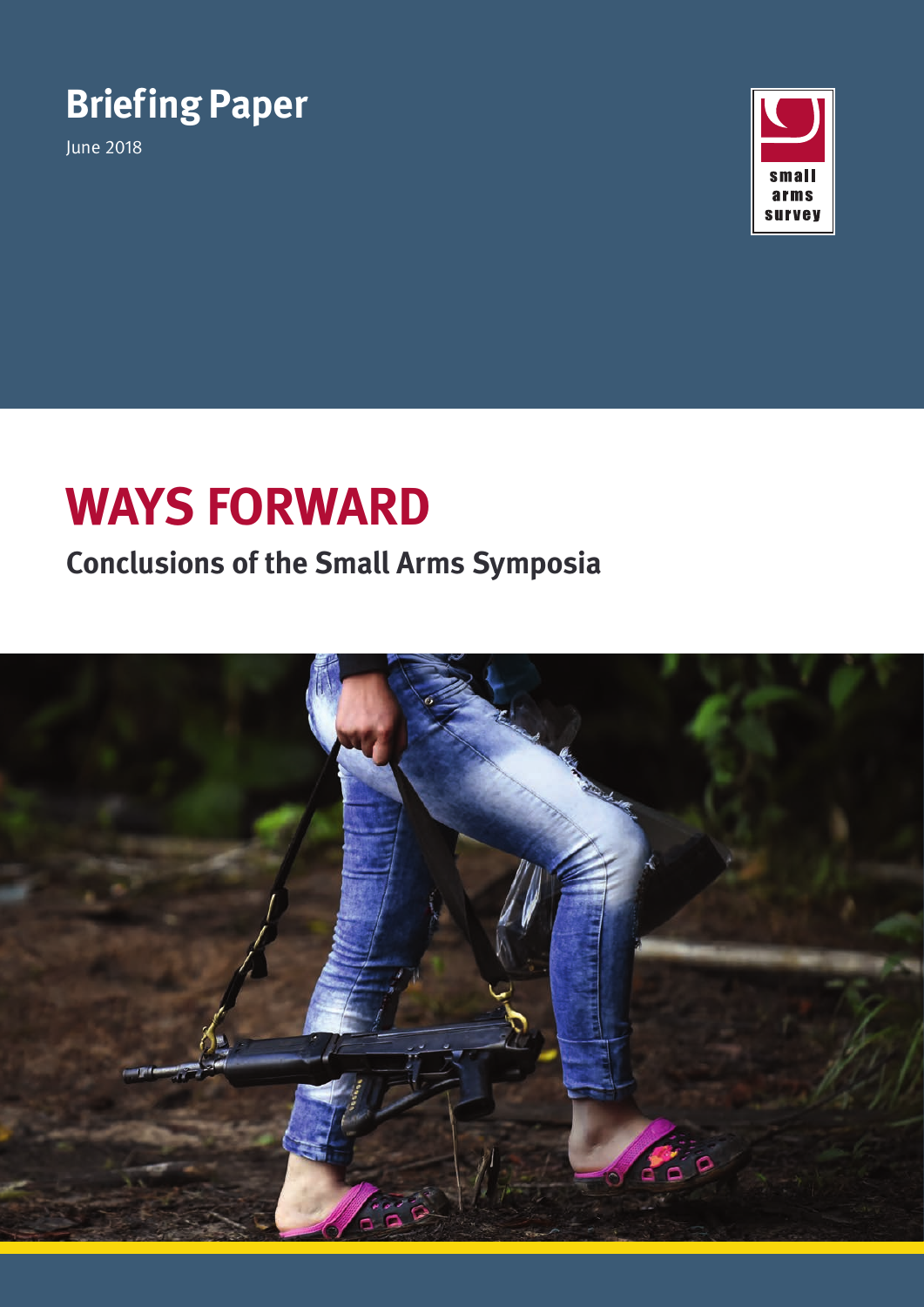## **Credits and contributors**

**Editor**: Glenn McDonald

**Copy-editor**: Alex Potter ([alex.potter@mweb.co.za\)](mailto:alex.potter%40mweb.co.za?subject=)

**Proofreader**: Stephanie Huitson ([readstephanie@ymail.com](mailto:readstephanie%40ymail.com?subject=))

**Design and layout**: Rick Jones ([rick@studioexile.com](mailto:rick%40studioexile.com?subject=Enquiry))

Printed by nbmedia in Geneva, Switzerland

### **Acknowledgements**

The Small Arms Survey would like to thank all of those who participated in the thematic symposia. The contents of this Briefing Paper are derived from their suggestions for practical, action-oriented work on small arms in the period following the Third Review Conference. The Survey is also indebted to the European Union, whose financial support made the thematic symposia possible, and to the United Nations Office for Disarmament Affairs, which provided crucial logistical and substantive support for the symposia.

## **Contents**

| Introduction                                                                                                       |    |
|--------------------------------------------------------------------------------------------------------------------|----|
|                                                                                                                    |    |
| Small arms identification and tracing                                                                              | 3  |
| Stockpile management and security                                                                                  | 5  |
| Other relevant control measures                                                                                    | 6  |
| Security promotion programmes                                                                                      | 7  |
| The role of the private sector in security provision                                                               | 8  |
| Small arms and the SDGs, and gender-related                                                                        | 9  |
| Identifying and taking advantage of implementation synergies                                                       |    |
| between the UN small arms and SDGs processes                                                                       | 9  |
| Reporting/data collection synergies                                                                                | 10 |
| Complementary national- and regional-level indicators                                                              | 12 |
| Gender-related aspects of small arms control                                                                       | 12 |
| Capitalizing on PoA-SDGs synergies at the regional and<br>sub-regional levels, including regional-level indicators | 14 |
| Recent developments in small arms manufacturing,                                                                   | 14 |
| Polymer-frame marking                                                                                              | 15 |
| Modular weapons                                                                                                    | 16 |
| 3D printing and other emerging challenges to small arms control                                                    | 17 |
| New and emerging technologies: opportunities for strengthened<br>small arms control                                | 17 |
| New trafficking challenges, including illicit conversion,                                                          |    |
| illicit reactivation, and online trafficking                                                                       | 18 |
| Synergies with other arms control instruments and processes                                                        | 19 |
| Synergies between the instruments: issue by issue                                                                  | 19 |
| Addressing small arms-related crime, including terrorism                                                           | 21 |
| Cooperation, coordination, and information exchange/reporting                                                      | 22 |
| International assistance: adequacy, effectiveness, and sustainability                                              | 22 |
| Unauthorized re-export                                                                                             | 23 |
|                                                                                                                    | 23 |
|                                                                                                                    |    |
|                                                                                                                    |    |
|                                                                                                                    |    |

#### **Front cover photo**

A member of the Revolutionary Armed Forces of Colombia (FARC) walks through the Transitional Standardization Zone Jaime Pardo Leal, Colinas, Colombia, June 2017. The FARC had earlier begun handing over its weapons to the government as part of a peace deal. Source: Raul Arboleda/AFP Photo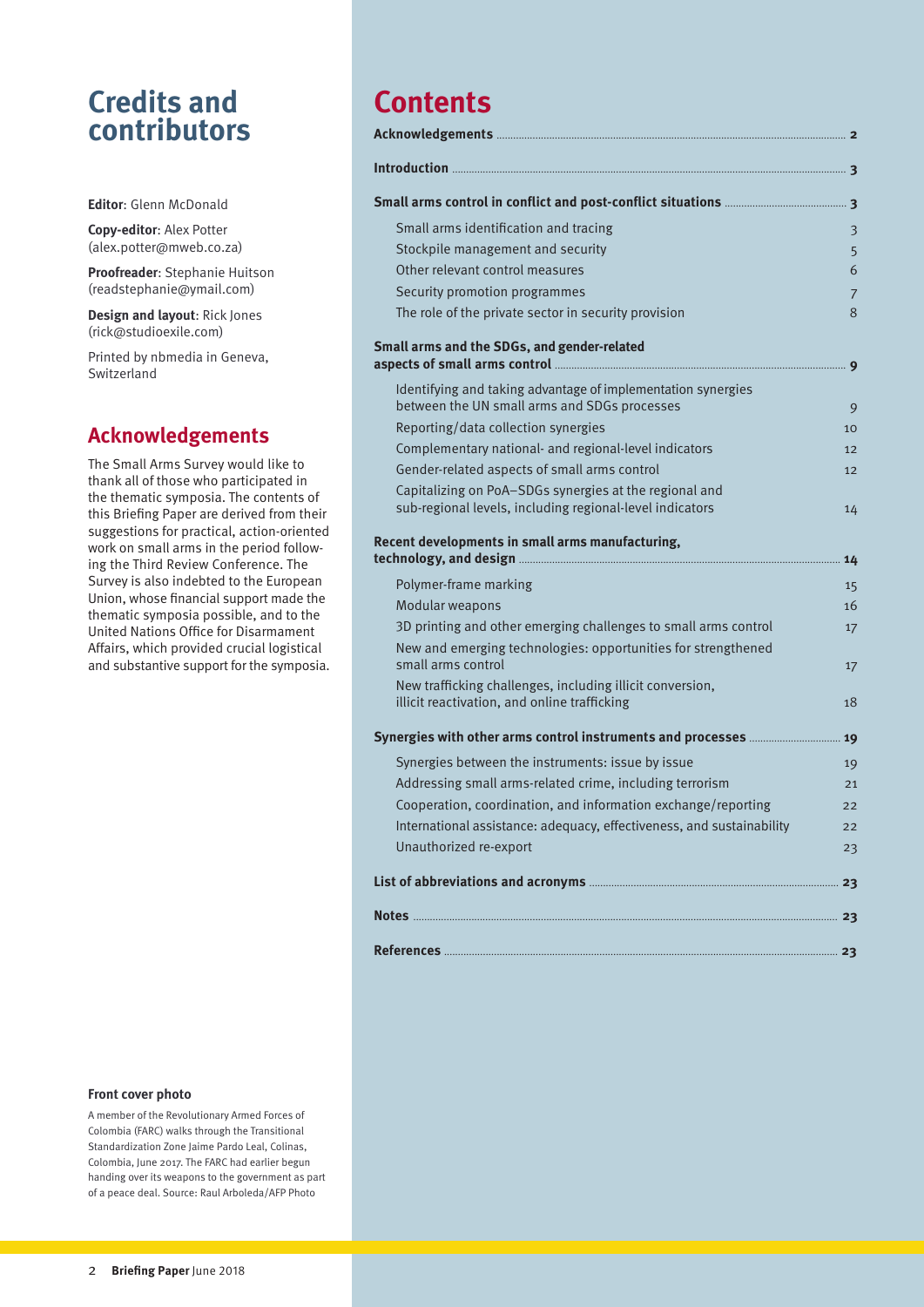## <span id="page-2-0"></span>**Overview**

This Briefing Paper outlines possible next steps in the UN small arms process as proposed by participants in the thematic symposia that were held in October–November 2017 as part of a European Union project designed to support preparations for the Third Review Conference of the UN Small Arms Programme of Action (PoA).

The paper outlines the main observations and recommendations made by participants in the following areas:

- small arms control in conflict and post-conflict situations;
- small arms and the SDGs, and gender-related aspects of small arms control;
- **•** recent developments in small arms manufacturing, technology, and design; and
- synergies between the PoA and other arms control instruments and processes.

Each of the symposia sought to identify practical, actionable steps that could be taken by the UN membership in strengthening small arms-related work after the Review Conference.

### **Introduction**

In support of the UN Small Arms Programme of Action (PoA), in particular its Third Review Conference, scheduled for June 2018, the European Union convened four thematic symposia in October– November 2017.<sup>1</sup> These symposia, held in New York, Brussels, and Geneva, brought together experts from civil society, multilateral organizations, and states in order to develop recommendations for practical, actionable steps that could be taken by the UN membership in strengthening small arms-related work after the Review Conference. The discussions and recommendations drew on the normative framework provided by the PoA and the International Tracing Instrument (ITI), as well as recent PoA meeting outcomes, such as that of the Sixth Biennial Meeting of States (BMS6).

This paper presents recommendations supported by most—although not necessarily all—of the symposia participants in the following areas:

small arms control in conflict and post-conflict situations (New York, 23–24 October);

- small arms and the SDGs, and genderrelated aspects of small arms control (New York, 25–26 October);
- recent developments in small arms manufacturing, technology, and design (Brussels, 20–21 November); and
- synergies with other arms control instruments and processes (Geneva, 23–24 November).

The thematic symposia also addressed the following cross-cutting issues:

- strengthening implementation;
- strengthening the measurement of implementation;
- strengthening international cooperation and assistance;
- identifying and addressing normative gaps; and
- gender-related aspects.

The following sections present the main observations and recommendations emerging from the symposia in chronological order, beginning with that held in New York from 23 to 24 October 2017.

### **Small arms control in conflict and post-conflict situations**

The first thematic symposium was held at UN headquarters in New York from 23 to 24 October 2017. Formally entitled 'Small Arms and Light Weapons Tracing and Stockpile Management in Conflict and Post-conflict Situations', the symposium also looked at other aspects of small arms control in these settings.

In fact, weapons tracing, stockpile management, and other types of small arms control present considerable challenges in conflict and post-conflict environments, given weak state structures, scarce resources, and the proliferation of illicit weapons.

The application of the PoA and ITI to conflict and post-conflict situations is reflected in the instruments themselves. The PoA, for example, refers to weapons collection and control in such settings (UNGA, 2001b, paras. II.20–21, II.34–35), while in its preamble the ITI notes the instrument's potential application to 'all forms of . . . conflict situations' (UNGA, 2005, Preamble, second para.). It was not, however, until the PoA's Second Review Conference in 2012 that the UN small arms process began to emphasize the broader potential applications of the PoA and ITI to conflict and post-conflict situations.

In this regard, PoA (and ITI) meeting outcomes since 2012 have tended to emphasize the issues of weapons identification and tracing (UNGA, 2016, paras. 74–75, 82–84, 105), and stockpile management and security (para. 37). These documents have also referred to the disarmament, demobilization, and reintegration (DDR) of ex-combatants (UNGA, 2016, paras. 35, 56) and stressed the broad relevance of small arms control to conflict and post-conflict situations (para. 105).

The first thematic symposium examined these issues in turn, beginning with tracing (session 1), followed by stockpile management and security (session 2), other relevant control measures (session 3), broader security promotion programmes (session 4), and the role of the private sector in security provision (session 5). In each case the discussions focused on conflict and post-conflict environments.

### Small arms identification and tracing

Building on the Second Review Conference and BMS5 outcomes, the BMS6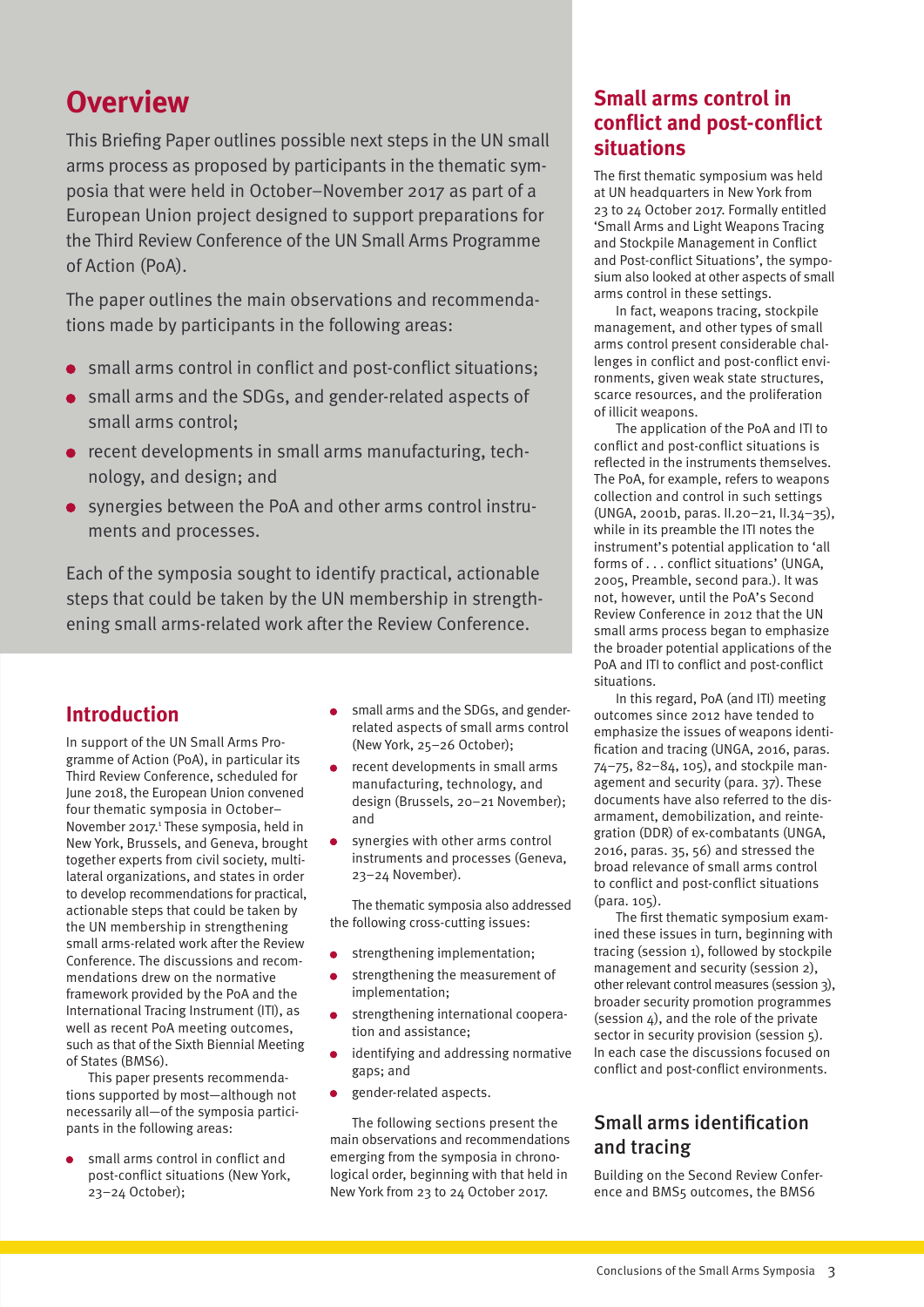

Illegal weapons seized from criminals and civilians are cut into pieces at a metal foundry before being destroyed, Janjevo, Kosovo, July 2016. Source: Stringer/AFP Photo

outcome document makes extensive reference to the identification and tracing of small arms and light weapons in conflict and post-conflict settings (UNGA, 2016, paras. 74–75, 82–84, 105). Expert participants at the first thematic symposium were asked what specific additional steps they thought the Third Review Conference should take in this area. Discussion points included:

- identifying challenges and opportunities associated with conflict and post-conflict situations;
- relevant implementation standards, guidelines, and tools;
- the actors and organizations best placed to trace weapons in conflict and post-conflict situations;
- the purposes of and procedures for collecting and exchanging tracing information in order to gain actionable weapons-related information;
- building capacity for small arms identification and tracing; and
- building capacity for the collection and exchange of information, including tracing information.

### **Observations**

Symposium participants noted that conflict-related tracing information had a wide range of potential uses:

- in support of criminal—including terrorism-related—investigations and prosecutions (while emphasizing that tracing is one component of a broader weapons-related investigation);
- in support of arms embargo monitoring;
- to identify sources of diversion;
- to identify other forms of illicit supply from within a particular state or from other states;
- to address sources of diversion and other forms of illicit supply (for example, strengthening stockpile security in a state or in neighbouring states);
- to strengthen arms transfer decisionmaking (through improved end-user risk assessments); and
- in support of long-term data collection and analysis (monitoring arms flows, identifying new materiel, and identifying illicit weapons types, for example, craft-produced and illicitly converted weapons).

Symposium participants noted that conflict-related tracing faced several specific challenges:

- a lack of tracing cooperation (sometimes due to concerns about confidentiality or as a result of other legal restrictions; sometimes as a routine practice);
- the deliberate removal of weapon markings;
- the recirculation of weapons that were supposed to have been destroyed into the illicit market;
- the fact that many conflict weapons have complex lines of supply; and
- the poor traceability of older weapons (largely due to a lack of records on weapons older than 10–20 years).

Symposium participants considered the following provisions of the ITI especially relevant to the discussion of conflictrelated tracing:

#### ITI, paragraph 9 reads:

 'States will ensure that all illicit small arms and light weapons that are found on their territory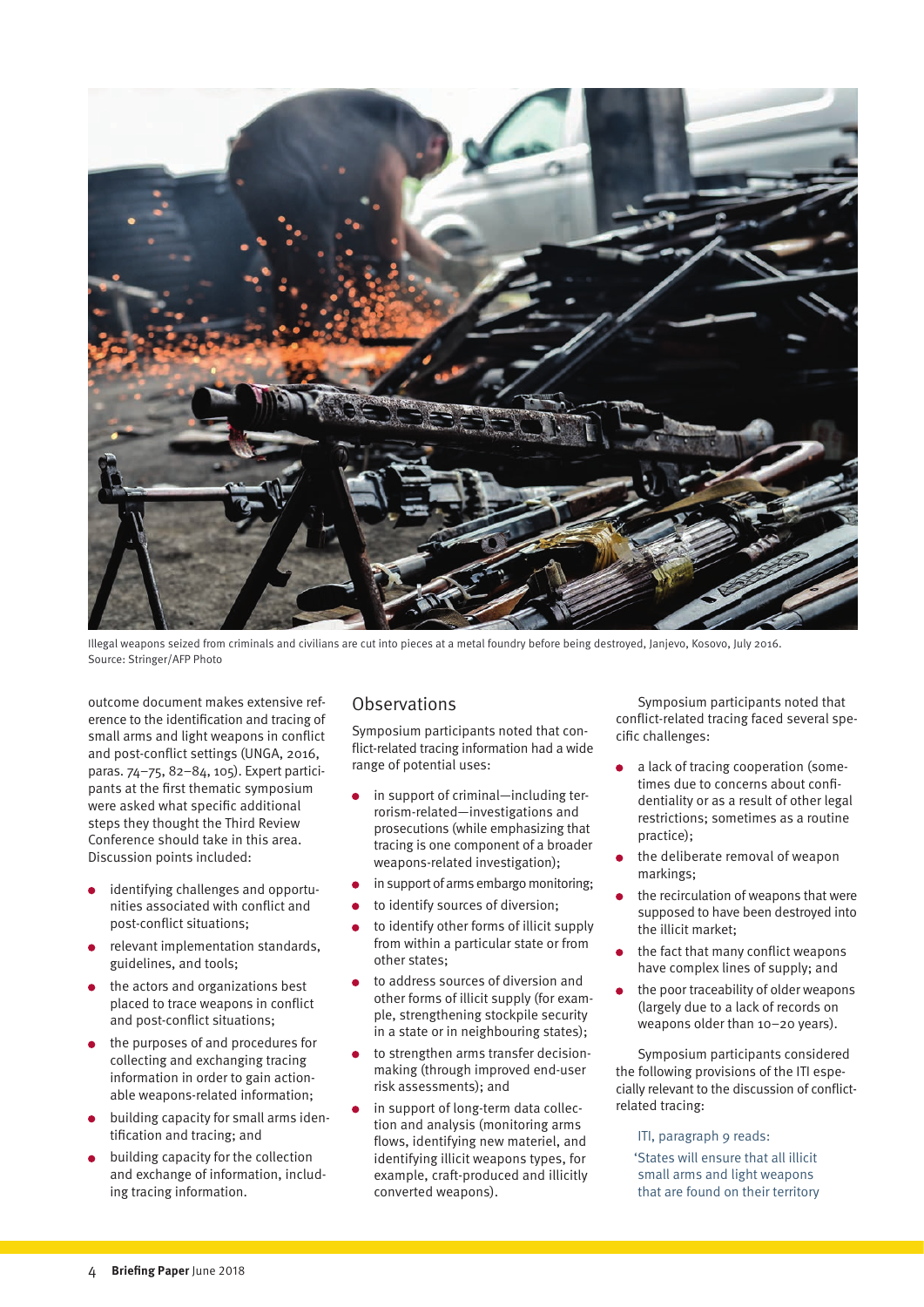<span id="page-4-0"></span>are uniquely marked and recorded, or destroyed, as soon as possible. Pending such marking, and recording in accordance with section IV of this instrument, or destruction, these small arms and light weapons will be securely stored.'

#### ITI, paragraph 12 reads:

 'From the time of the adoption of this instrument, records pertaining to marked small arms and light weapons will, to the extent possible, be kept indefinitely, but in any case a State will ensure the maintenance of:

(a) Manufacturing records for at least 30 years; and

(b) All other records, including records of import and export, for at least 20 years' (UNGA, 2005).

#### Recommendations

- 1. Many of the weapons seized or collected in conflict and post-conflict settings lack unique markings or are not properly recorded. Symposium participants therefore recommended that weapons that are seized or collected in conflict and post-conflict situations, including as part of DDR programmes, be uniquely marked (when they lack such markings) and recorded in all cases. Such records should be kept indefinitely, but in any case for at least 20 years, in accordance with paragraph 12 of the ITI. In order to facilitate tracing, they should also be kept in electronic form.
- 2. Weapons that are designated for destruction in conflict and postconflict situations should be recorded pending such destruction. Participants noted that this would deter the diversion of such weapons into the illicit market and facilitate their identification if they were diverted.
- 3. Where possible, records of weapons that are seized or collected in conflict and post-conflict situations should be centralized in order to facilitate the tracing of such weapons. At a minimum, record holders should ensure that these records can be accessed in a timely manner.
- 4. Such records could also be incorporated into the International Criminal Police Organization (INTERPOL) Illicit Arms Records and tracing Management System (iARMS), including weapons in short- and long-term storage, as well as those designated for destruction.
- 5. Participants noted that new technologies, such as digital photography,

could facilitate the identification and tracing of weapons in conflict and post-conflict situations. They also recommended the development of best practice guidelines and the use of existing information resources, such as the INTERPOL Firearms Reference Table, in strengthening the accurate identification of small arms and light weapons in conflict and post-conflict situations, including the identification of a weapon's model and its unique markings.

- 6. Authorities with responsibility for weapons tracing in conflict and postconflict situations should have access to information relevant to tracing.
- 7. Processes for weapons tracing in conflict and post-conflict situations, including within the framework of UN-mandated peace operations and UN arms embargo monitoring mechanisms, should be established or strengthened.
- 8. Participants also recommended beginning the tracing of a conflict weapon by accessing domestic records in order to determine if the weapon had been diverted within the country where it was found.
- 9. Since conflict-related tracing was not always well understood, all of the actors involved—or potentially involved—in this process should strengthen dialogue and information exchange, for example, on the intended use of tracing information, in order to build mutual trust and confidence.
- 10. Participants also recommended strengthening the collection, compilation, and analysis of conflict-related tracing information at the sub-regional, regional, and international levels. Analysis could, for example, be strengthened by ensuring that relevant databases are searchable.

### Recommendations: international assistance

- 1. Symposium participants noted the need to build sustainable capacity for weapons marking and recordkeeping in conflict and post-conflict situations.
- 2. In particular, they recommended strengthening the capacity for weapons identification and tracing, covering such topics as the interpretation of markings and the determination of the likely traceability of a weapon as a function, for example, of its year of manufacture.

### Stockpile management and security

The issue of stockpile management and security has been a focus of UN small arms meetings since BMS3, with several meeting outcomes referring to its relevance in conflict and post-conflict situations (see, for example, UNGA, 2016, para. 37). Participants at the first thematic symposium were asked what specific additional steps they thought the Third Review Conference should take in this area. Discussion points included:

- identifying challenges and opportu- $\bullet$ nities associated with conflict and post-conflict situations;
- relevant implementation standards, guidelines, and tools;
- physical security (fences, guards, locks, etc.): what is needed?
- inventory management, including marking and record-keeping: what is needed?
- the management and security of small arms that are transported, moved, and/or transferred within a conflict/post-conflict environment;
- strengthening synergies between stockpile management and weapons marking, record-keeping, and tracing; and
- surplus disposal/destruction: what is needed?

#### **Observations**

Symposium participants noted the following:

- A wide range of actors may hold and store significant quantities of small arms and light weapons in conflict and post-conflict situations, including national security forces, peacekeeping missions (military and police components), private military and security companies, non-state armed groups, and local manufacturers.
- In practice, the 'conflict and postconflict' label covers a wide range of environments, ranging from highintensity armed conflict to countries with recent or less-recent conflict legacies that influence—typically weaken—stockpile management and security.
- The control measures that are most relevant to a specific conflict and post-conflict situation, including the potential destruction of collected weapons, depend, among other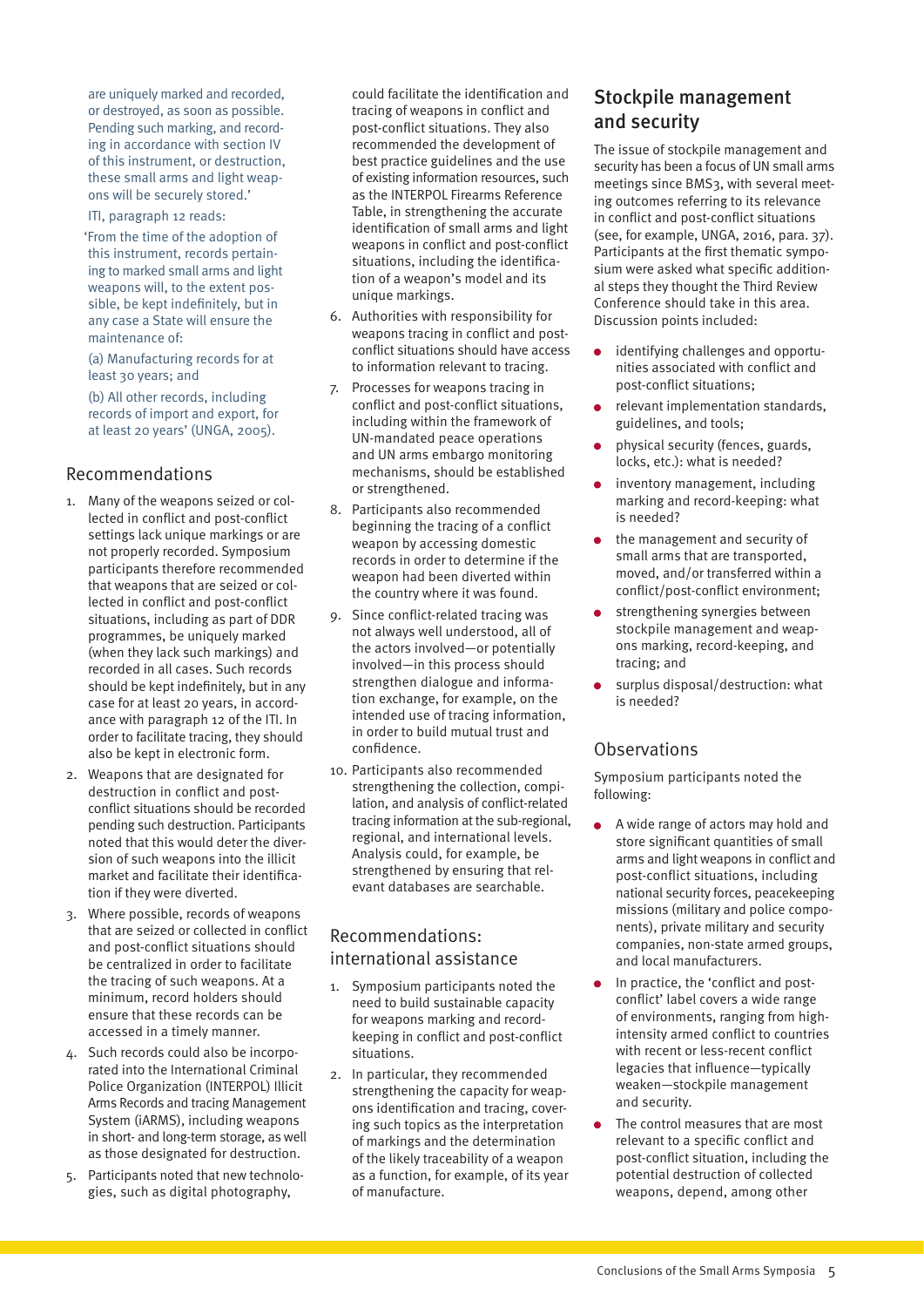<span id="page-5-0"></span>things, on the actor in possession of the weapons and the operational environment.

- High-level political support for stockpile management and security is crucial to ensuring that small arms stockpiles are a source of security rather than insecurity in countries emerging from armed conflict. When present, such support often attracts international funding and facilitates the recruitment and retention of skilled personnel.
- Improvements in stockpile management and security are typically associated with improvements to other small arms control measures, in particular record-keeping.
- Weapons tracing also supports effective stockpile management by identifying security gaps in the stockpile.
- **Although currently underutilized,** international standards, guidelines, and best practice documents that apply to stockpile management and security in general also apply to stockpile management and security in conflict and post-conflict situations.
- New technologies, including new types of equipment, can strengthen stockpile management and security in conflict and post-conflict situations. Such technologies include, for example, mobile weapons depots that can be built in-country.

Symposium participants highlighted the following specific challenges to stockpile management and security in conflict and post-conflict situations:

- stockpile security in conflict and post-conflict situations, especially in situations of state collapse;
- security for the transport of weapons, especially in conflict-affected countries;
- inadequate record-keeping and inventory control;
- stockpile management and security for seized or recovered weapons;
- poor staff and skill retention in countries emerging from conflict; and
- the sustainability of efforts to strengthen stockpile management in conflict and post-conflict situations, including the human resources component.

#### Recommendations

1. Symposium participants emphasized the need to ensure the adequate

management and security of all small arms stockpiles in conflict and postconflict situations. Of particular importance were regular inventories and the implementation of appropriate control measures when losses are detected.

- 2. Adequate stockpile management and security measures should be in place from the time weapons are imported into a conflict-affected/post-conflict country.
- 3. Equally important, adequate management and security measures, including record-keeping, should be applied to small arms that are seized or recovered in conflict and post-conflict situations in order to prevent their diversion to the illicit market.
- 4. Participants also noted the need for full accountability for peacekeeping contingent-owned equipment, including regular inspections and the reporting of any losses of equipment that occur during the mission.
- 5. It was important to ensure the security of all weapons transported from one location to another, especially in conflict-affected countries.
- 6. It was also important to ensure the security of weapons held by peacekeepers located outside of headquarters sites, including in forward operating bases and observation posts.
- 7. Participants recommended temporarily deactivating weapons designated for disposal/destruction pending such final disposal/destruction.
- 8. Participants encouraged the use of international standards, guidelines, and best practice documents for stockpile management and security in conflict and post-conflict situations.
- 9. Symposium participants also encouraged initiatives that would raise the awareness of senior political leaders especially in countries emerging from conflict—of the importance of stockpile management and security for small arms and light weapons.

### Recommendations: international assistance

1. Symposium participants noted that efforts to strengthen stockpile management capacities in conflict and post-conflict situations needed to be sustainable. This required, among other things, long-term donor support, sustainable budgeting for human resources, adequate resources for

field operations, and the effective coordination of resources and programmes.

- 2. Training for the management and security of small arms stockpiles in conflict and post-conflict situations was especially important. Such training should cover topics such as the transport of small arms from one site to another and secure storage at sites located outside of headquarters, including at forward operating bases and observation posts.
- 3. Participants encouraged the inclusion of a stockpile management training component in direct military assistance ('train and equip') programmes.
- 4. They also encouraged the use of risk assessments in allocating resources for stockpile management and security in conflict and post-conflict situations in order to identify the most pressing needs and maximize the costeffectiveness of such programmes.

### Other relevant control measures

In line with the PoA itself, the BMS6 outcome document emphasizes the broad relevance of small arms control to conflict and post-conflict situations (UNGA, 2016, para. 105). Participants at the first thematic symposium were asked, in their view:

- What specific additional steps should the Third Review Conference take in this area?
- What control measures, in addition to weapons tracing and stockpile management, helped to curb illicit small arms and promote security in conflict and post-conflict environments?
- What could/should the UN small arms process say about such measures?

Discussion points included:

- relevant implementation standards, guidelines, and tools;
- counter-trafficking measures, including border controls;
- the collection of illicit, unwanted, and/or surplus small arms and ammunition in conflict and postconflict situations;
- small arms control and the re-estab- $\bullet$ lishment of public security in postconflict situations; and
- building the capacity of states emerg- $\bullet$ ing from conflict for small arms control, including those states transitioning from an arms embargo regime.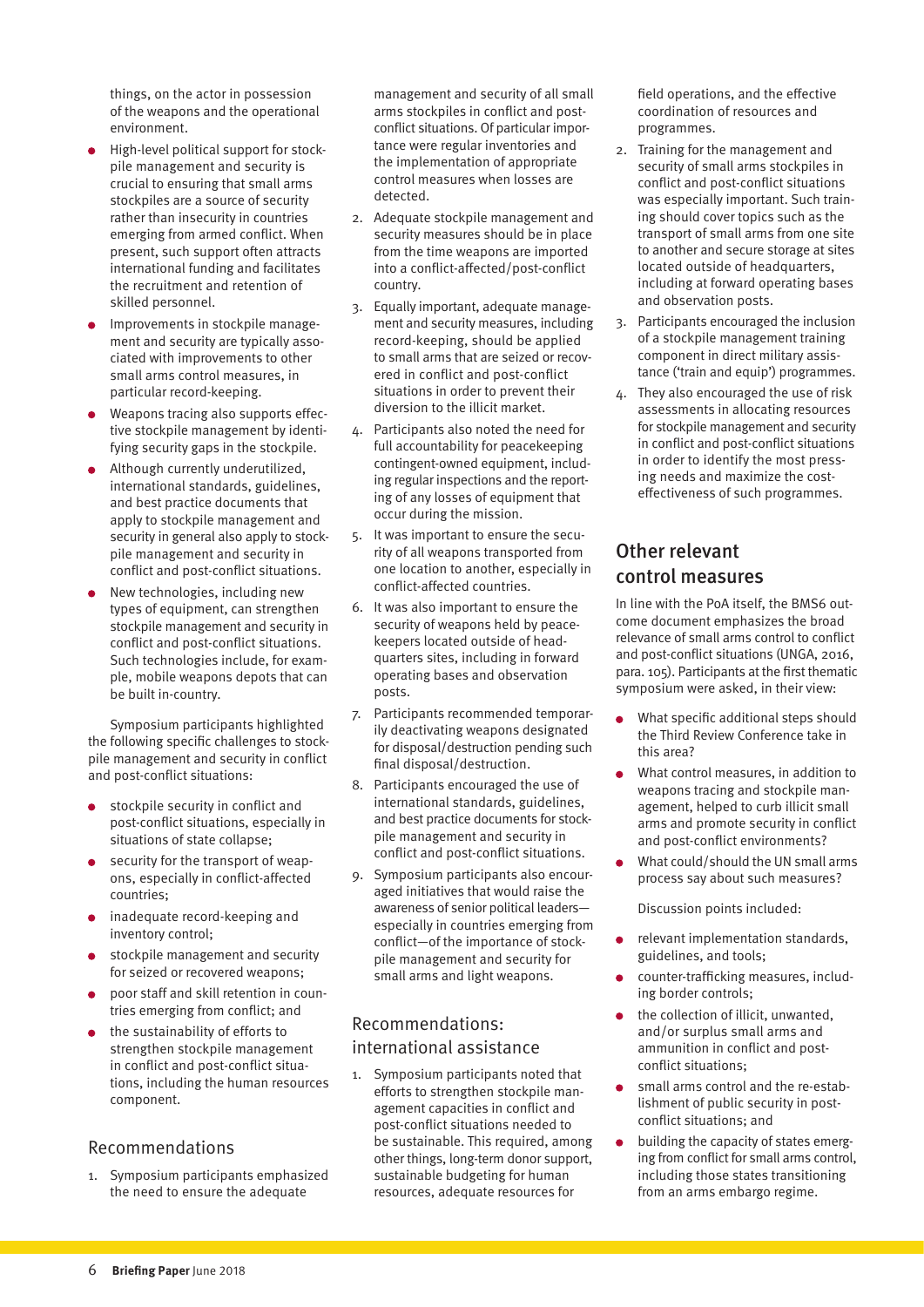#### <span id="page-6-0"></span>Voluntary weapons collection

Symposium participants noted that weapons-for-development programmes are often the most effective type of collection programme, because they avoid the creation of the secondary weapons markets that can arise when financial incentives are offered. At the same time they promote community engagement in the programme.

Symposium participants made the following recommendations regarding voluntary weapons collection programmes:

- 1. Adequate legal frameworks need to be in place for such programmes, addressing, among other things, weapons amnesties and, as applicable, the destruction of collected weapons.
- 2. Collected weapons should be managed with full public transparency, including at the time of their disposal/ destruction.
- 3. Participants recommended integrating relevant small arms control measures into voluntary weapons collection programmes, including record-keeping and broader stockpile management and security measures.
- 4. They noted that civilians should feel secure before weapons are collected from them.
- 5. Education and public-awareness programmes should be conducted in order to build public confidence in voluntary weapons collection programmes
- 6. Community needs should be assessed when designing weapons-fordevelopment programmes.
- 7. Participants also recommended, as applicable, integrating voluntary weapons collection programmes into local and national small arms strategies.

### Export controls

Symposium participants identified international transfer control measures, in particular export controls, as essential to the promotion of security in conflict and post-conflict situations. They made the following recommendations in this area:

- 1. that governments strictly comply with their international arms transfer commitments, including with respect to end-user certification, when assessing export authorizations relating to conflict and post-conflict situations; and
- 2. that governments strictly vet applications for arms exports to private security providers operating in conflict and post-conflict environments, and deny such applications when

they risk undermining security in the recipient country.

### Counter-trafficking measures

Symposium participants noted the important linkages between counter-trafficking measures in conflict and post-conflict situations and the Sustainable Development Goals (SDGs), in particular SDG Target 16.4, which calls for a significant reduction in illicit arms flows by 2030 (UNGA, 2015b). They also emphasized the important role that states neighbouring a country subject to an arms embargo play in monitoring its implementation. Participants made the following recommendations in this area:

- 1. Initiatives aimed at reducing incentives to engage in illicit trafficking, including in border areas, should be encouraged.
- 2. Synergies between the PoA/ITI and UN Firearms Protocol processes should be strengthened in the area of counter-trafficking.
- 3. Participants recommended enhancing synergies between the PoA/ITI and the Security Council Resolution 1540 process on weapons of mass destruction (UNSC, 2004), in particular by strengthening, as needed, controls on small arms exports, including brokering.
- 4. They also recommended taking gender into account in the design and implementation of measures to combat weapons trafficking, including the involvement of women in some forms of arms trafficking.

### Border controls

Symposium participants noted that illicit weapons trafficking is often a problem in ungoverned or poorly governed border areas, which are a common feature of conflict and post-conflict settings. They made the following recommendations regarding border controls:

- 1. Cooperation should be strengthened, including the exchange of relevant information, to improve security at land, sea, and air borders; and relevant cooperation mechanisms should be strengthened or established for this purpose.
- 2. Adequate coordination should be ensured between government agencies within countries in addressing cross-border trafficking.
- 3. Participants recommended involving border communities in counter-

trafficking initiatives, including through the establishment of standing government–community structures (for example, 'community safety councils'), to ensure that local concerns are understood and that communities understand how governments can help address their concerns.

4. They also urged the sustained, regular training of border and customs officials in the detection of trafficked weapons, including their parts and components (relating to methods of concealment, for example).

### Security promotion programmes

Security promotion programmes encompass a range of specific small arms measures, such as those covered in the preceding sections of this paper. One such programme, DDR, features prominently in the PoA (UNGA, 2001b, paras. II.21, II.30, II.34–35, III.16) and has been referenced most recently in the BMS6 outcome (UNGA, 2016, paras. 35, 56). The BMS6 outcome also notes the relevance of conflict/post-conflict small arms control to UN peacekeeping missions (para. 55) and post-conflict reconstruction programmes, including peacebuilding (para. 56). Participants at the first thematic symposium were asked, in their view:

- What could/should the UN small arms process say about these and other conflict and post-conflict security promotion programmes?
- What role can such programmes play in monitoring illicit small arms, combating diversion, and strengthening small arms control?

Discussion points included:

- arms embargo monitoring;
- peacekeeping;
- DDR;
- security sector reform; and
- post-conflict reconstruction and peacebuilding.

### **Observations**

In ensuring the long-term success of programmes to promote security in conflict and post-conflict situations, symposium participants noted the importance of:

- high-level political backing;
- whole-of-government engagement;
- national ownership;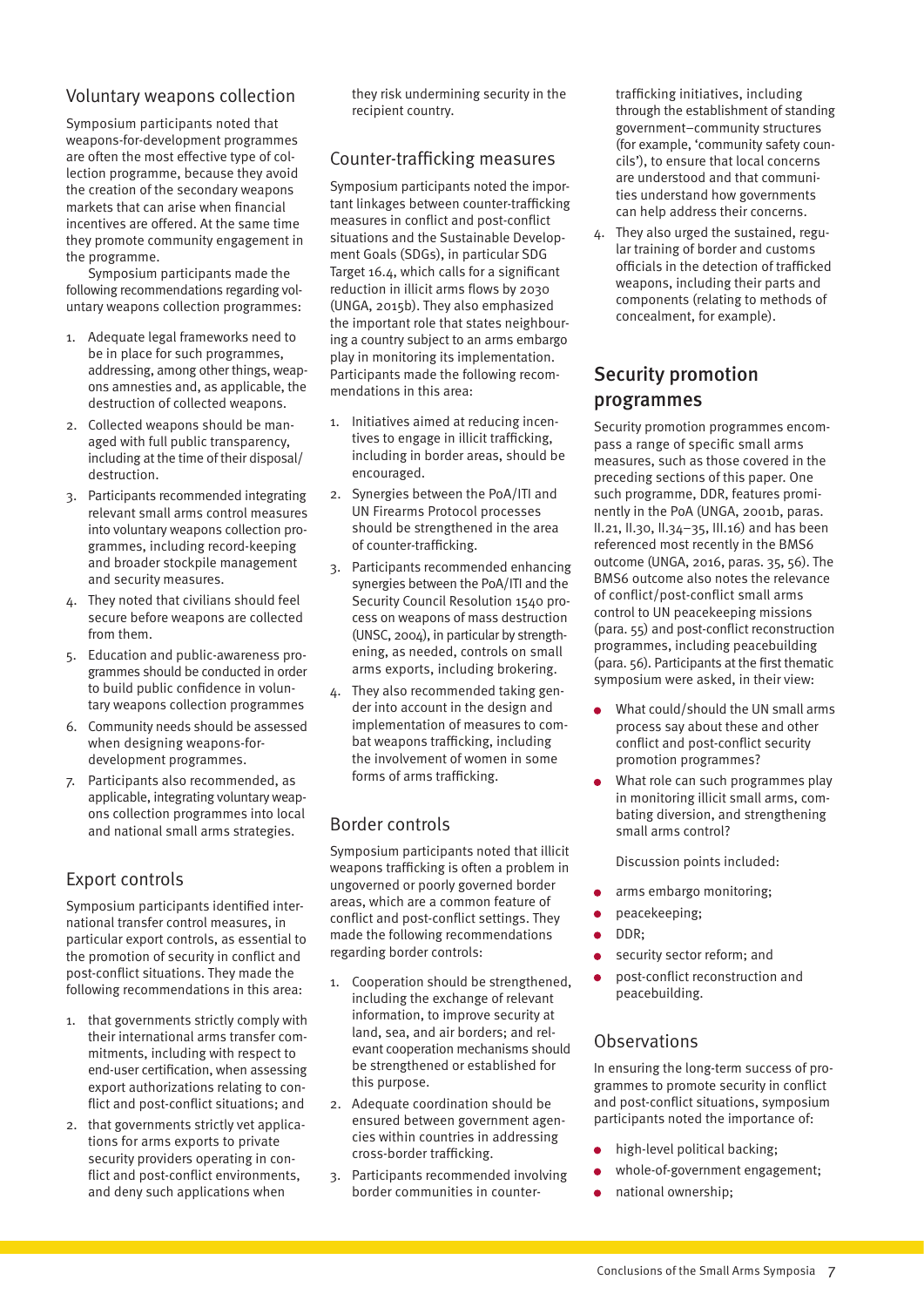- <span id="page-7-0"></span>human resources (skills development and retention); and
- long-term donor support.

#### General recommendations

- 1. Symposium participants emphasized the important role that national small arms coordination agencies can play in promoting security during postconflict transitions. They recommended that such agencies be established or strengthened so as to ensure effective coordination on small arms and security issues across the whole of government.
- 2. Neighbouring states, as well as regional and sub-regional organizations, should be involved in the design and implementation of security promotion programmes in postconflict situations.
- 3. Relevant small arms measures should be included in security promotion programmes conducted in conflict and post-conflict situations, including security sector reform programmes.
- 4. Small arms-related standards and guidelines, including the UN Basic Principles on the Use of Force and Firearms by Law Enforcement Officials (UN, 1990), should be employed in police training programmes in order to promote security and strengthen the rule of law, especially during post-conflict transitions.
- 5. The Security Council should include mandates for small arms control in the peace operations that it establishes, provide the necessary resources and expertise for their implementation, and monitor such implementation.
- 6. Countries emerging from conflict should be encouraged to develop national small arms action plans that include detailed implementation targets and associated indicators, based on the PoA and ITI.
- 7. Symposium participants underlined the need for security promotion programmes to take account of gender distinctions.
- 8. Security promotion programmes should also include gender-inclusive education covering such issues as weapons- and ammunition-related risks and weapons handling.
- 9. Communities, including traditional leaders, women, and other relevant stakeholders, should be closely involved in the development and implementation of security promotion programmes.
- 10. Such programmes should be coordinated with related efforts throughout all phases of the conflict and postconflict period.
- 11. Symposium participants also emphasized the important role of regional and sub-regional organizations in enhancing security in conflict and post-conflict situations.

### Recommendations: DDR programmes

Symposium participants recommended:

- 1. the integration of relevant small arms control measures into DDR programmes, including record-keeping and broader stockpile management and security measures;
- 2. linking the reintegration component of DDR programmes to initiatives designed to counter violent extremism;
- 3. addressing the specific needs of female ex-combatants in DDR programmes; and
- 4. implementing interim small arms control measures, such as recordkeeping, in advance of disarmament and demobilization.

### Recommendations: counterterrorism programmes

Symposium participants recommended:

- 1. the involvement of affected communities in the design and implementation of counter-terrorism programmes;
- 2. the full integration of small armsrelated investigative tools, including weapons tracing and the exchange of ballistics information, into efforts to combat terrorism;
- 3. strengthening cooperation at the regional and sub-regional levels in conducting counter-terrorism initiatives; and
- 4. exchanging counter-terrorism best practices.

### Recommendations: international assistance/ capacity-building

Symposium participants recommended:

1. ensuring national ownership of small arms training programmes, including through their integration into recipient government structures, in order to maximize skills acquisition and

retention, in particular during postconflict transitions;

- 2. ensuring adequate remuneration for personnel who work in arms control institutions;
- 3. providing training materials in local languages; and
- 4. establishing expert rosters for small arms control in conflict and postconflict situations at the regional and sub-regional levels.

### The role of the private sector in security provision

The private sector often plays an important role in the provision of security in conflict and post-conflict situations. Private security providers take many forms, including private military and security companies, community protection groups, and business-funded protection groups. They play a wide range of roles, including the provision of direct military assistance ('train and equip' programmes), the protection of humanitarian workers, and the performance of counter-trafficking functions.

Discussions at the first thematic symposium focused on the need to fill the regulatory gaps that sometimes exist with respect to private security providers in conflict and post-conflict settings, along with other factors aimed at strengthening their contribution to the security of the countries in which they operate.

Symposium participants made the following recommendations in this area:

- 1. They urged governments to strictly vet arms exports to private security providers operating in conflict and postconflict environments, and to deny such exports where they risk undermining security in the recipient country.
- 2. The provision of security by private actors in conflict and post-conflict situations should be regulated in line with relevant international standards and guidelines.
- 3. There should be full accountability for the use of armed force by private security actors in line with relevant international standards and guidelines.
- 4. Small arms held by private security providers in conflict and post-conflict situations should be controlled in line with the provisions of the PoA and ITI, including those relating to record-keeping and stockpile management and security.
- 5. Small arms held by private security providers in conflict and post-conflict situations should be uniquely marked in line with the ITI.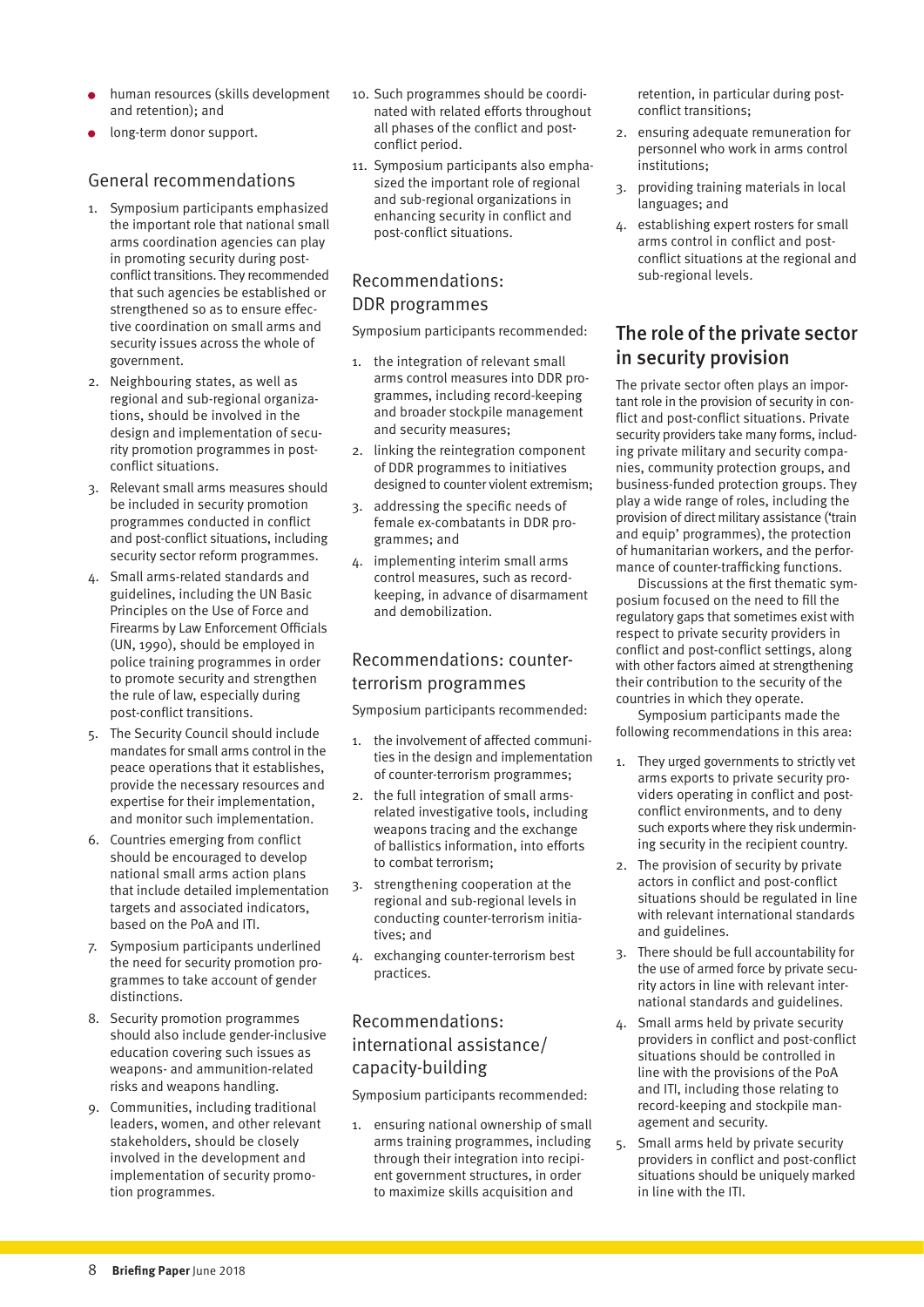- <span id="page-8-0"></span>6. Small arms held by private security providers in conflict and post-conflict situations should be responsibly disposed of when the security providers' role comes to an end.
- 7. Participants also noted the need to ensure the adequate regulation and control of armouries located in international waters ('floating armouries') in line with the provisions of the PoA and ITI, including those relating to weapons marking and record-keeping, and to the management and security of small arms stockpiles.

### **Small arms and the SDGs, and gender-related aspects of small arms control**

The second thematic symposium was held immediately after the first, from 25 to 26 October 2017 at UN headquarters in New York. It covered two related, but distinct topics: (1) small arms and light weapons and the 2030 Agenda for Sustainable Development, including SDG 16; and (2) the gender-related aspects of small arms control (EU Council, 2017, p. 16).

Goal 16 of the 2030 Agenda for Sustainable Development explicitly links sustainable development to peace, security, and arms control, with Target 16.4 committing UN member states to achieving a significant reduction in illicit arms flows by 2030. BMS6—the first PoA meeting after the adoption of the SDGs—acknowledges this link in general terms and through specific references to synergies between the implementation of the SDGs and the PoA/ITI, including for reporting and data collection (UNGA, 2016, paras. 24–27, 53, 76, 99, 101, 108). As a result, the UN small arms process has clearly acknowledged the link between sustainable development and security, and taken some initial steps to take advantage of potential synergies with the SDGs process.

Beginning with the Second Review Conference in 2012, UN small arms meetings have also begun to connect small arms control to the broader UN agenda on women, peace, and security. Most recently, the BMS6 outcome has emphasized the need to promote the participation of women in small armsrelated policy-making, planning, and implementation processes. More broadly, it underlined the importance of gender distinctions ('women, men, girls and boys'), gender-disaggregated data, and gender equality to the fight against illicit small arms (UNGA, 2016, paras. 25, 58–61).

The second thematic symposium began its examination of PoA–SDGs synergies by focusing on implementation synergies (session 1), before considering the use of PoA/ITI reporting and other forms of data collection to support the measurement of SDGs implementation (session 2), as well as the development of complementary national- and regionallevel indicators for the same purpose (session  $3$ ). Session  $4$  of the symposium considered the gender-related aspects of small arms control, while session 5 looked at PoA–SDGs synergies at the regional and sub-regional levels.

### Identifying and taking advantage of implementation synergies between the UN small arms and SDGs processes

The BMS6 outcome acknowledges the connection between development and security through specific references to the



An Italian peacekeeper helps a Lebanese girl put on a helmet at the headquarters of the UN Interim Force in Lebanon (UNIFIL), Naqura, Lebanon, September 2013. Source: Mahmoud Zayyat/AFP Photo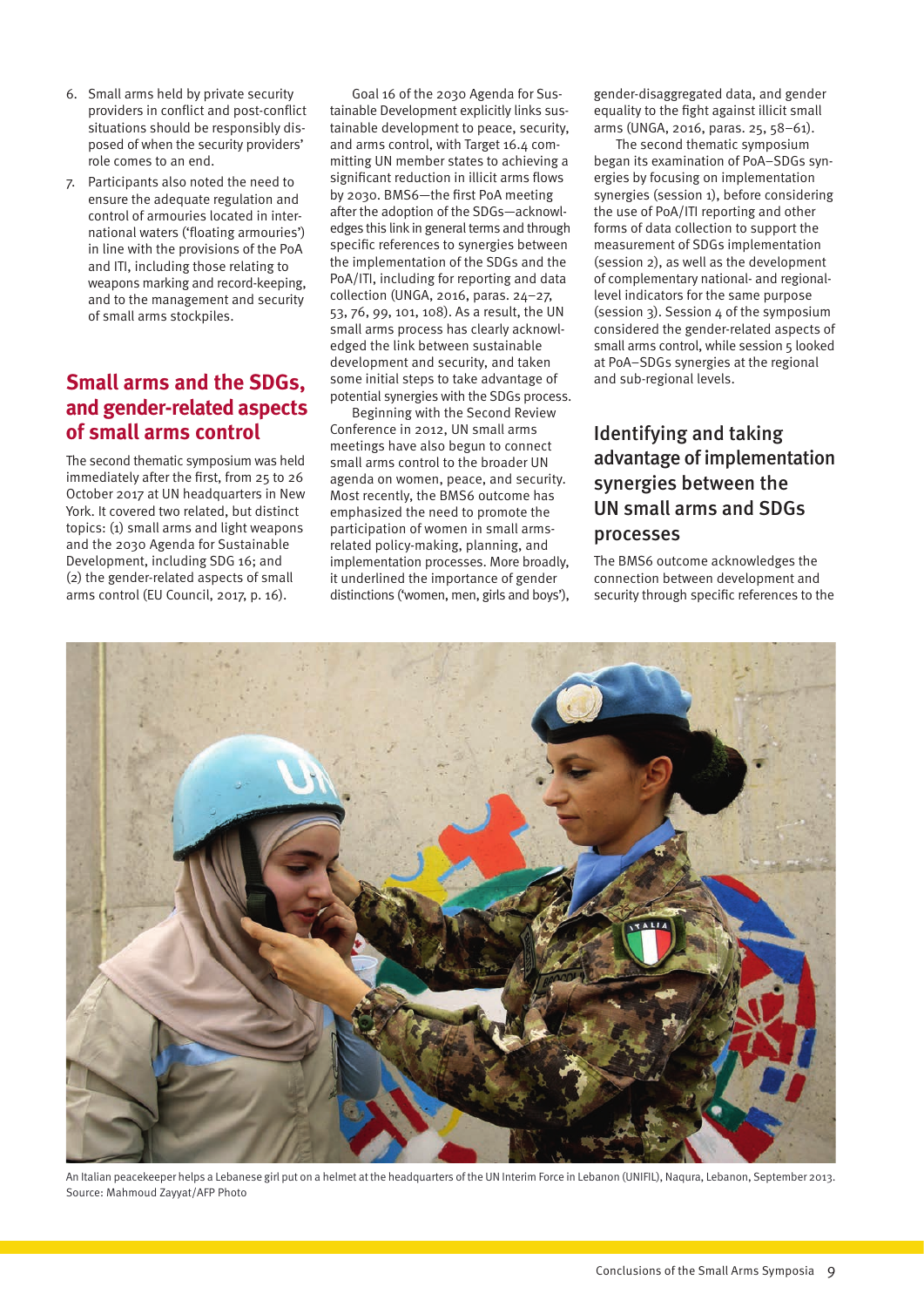<span id="page-9-0"></span>SDGs, the illicit small arms trade, and PoA/ITI implementation (UNGA, 2016, paras. 25–26, 99, 101). Moreover, it emphasizes the importance of PoA and ITI implementation to the achievement of SDG 16 and Target 16.4 (para. 26). Participants at the second thematic symposium were asked what specific additional measures they thought the Third Review Conference should adopt in order to take full advantage of the implementation synergies between the two processes. Discussion points included:

- What specific small arms control measures support the achievement of SDG Target 16.4? What could be done to enhance such support?
- How do PoA/ITI control measures support the achievement of SDG 16, generally? What could be done to enhance such support?
- How do PoA/ITI control measures support the achievement of other SDGs? Which ones? What could be done to enhance such support?
- What relevant implementation standards, guidelines, and tools should be applied?
- What synergies exist with Target 16.a regarding the building of the capacity of national institutions to prevent violence and combat terrorism and crime?

#### **Target 16.4** reads:

 'By 2030, significantly reduce illicit financial and arms flows, strengthen the recovery and return of stolen assets and combat all forms of organized crime' (UNGA, 2015b).

#### **Indicator 16.4.2** reads:

 'Proportion of seized, found or surrendered arms whose illicit origin or context has been traced or established by a competent authority in line with international instruments' (UNGA, 2017).

Symposium participants made the following recommendations relating to implementation synergies:

1. They noted that the branches of government that deal with development and those that deal with small arms control often work in isolation. They recommended bridging this divide, in particular through national small arms coordination agencies (NCAs).

Paragraph II.4 of the PoA calls for the establishment of 'national coordination agencies . . . for policy guidance, research and monitoring of' small arms control

efforts (UNGA, 2001b). These bodies are also called 'national small arms commissions'. Their specific functions, composition, and capacity vary according to the country.

- 2. The capacity of NCAs for integrated small arms/development work, including for PoA-/SDGs-related data collection and analysis, should also be strengthened.
- 3. The meaningful participation of women and civil society in NCAs should be ensured.
- 4. Small arms and small arms control issues should also be integrated into national development plans. Senior political ownership of such plans, as well as adequate financial, technical, and other resources for their implementation, should be ensured.
- 5. In the context of such plans, participants recommended linking specific PoA/ITI measures to specific development targets based on the SDGs, including those mentioned in paragraph 25 of the BMS6 outcome.

Paragraph 25 reads: 'States noted that the illicit trade in small arms and light weapons has implications for the realization of several Sustainable Development Goals, including those relating to peace, justice and strong institutions, poverty reduction, economic growth, health, gender equality, and safe cities and communities' (UNGA, 2016).

- 6. Symposium participants also recommended that national indicators, based on the PoA and ITI, be developed in order to measure progress made in the implementation of such plans, as well as the impacts of implementation. The data needed for this purpose should be collected and analysed.
- 7. National indicators, based on the PoA and ITI, should also be developed in order to measure progress made in the implementation of SDG Target 16.4 and other relevant SDG targets, including those relating to the reduction of violence and related death rates (Target 16.1), the promotion of the rule of the law (16.3), and the reduction of corruption and bribery (16.5). The data needed for this purpose should be collected and analysed.

The two preceding recommendations build on paragraph 27 of

the BMS6 outcome, which reads: 'States encouraged, where appropriate, the development of indicators at the national level, based on the Programme of Action and the International Tracing Instrument, which could be used to measure progress made in the implementation of target 16.4' (UNGA, 2016).

- 8. In order to reduce illicit cross-border trafficking in line with SDG Target 16.4, effective national governance should be ensured in border areas in cooperation with border communities.
- 9. In strengthening the implementation of SDG Goal 16 and its Target 16.1, governments should also implement the Basic Principles on the Use of Force and Firearms by Law Enforcement Officials (UN, 1990).
- 10. Consistent with the PoA/ITI and related SDGs, participants recommended an increased focus on security promotion and violence reduction at the community level, drawing on partnerships with relevant stakeholders.
- 11. SDG implementation should be linked to community development, for example through the establishment of community-level incentives designed to underpin the achievement of relevant SDGs and targets.
- 12. Symposium participants also recommended that governments partner with civil society in designing and conducting public-awareness and education programmes relating to the PoA/ITI and SDGs.

### Reporting/data collection synergies

The 2030 Agenda stresses the importance of measuring the achievement of the SDGs and adopts a system of global indicators for this purpose. The current formulation of Indicator 16.4.2, designed to measure the implementation of Target 16.4, reads: 'Proportion of seized, found or surrendered arms whose illicit origin or context has been traced or established by a competent authority in line with international instruments' (UNGA, 2017).

The UN small arms process has an obvious role to play in supporting the measurement of progress made in implementing Target 16.4, with the BMS6 outcome highlighting synergies between PoA/ITI reporting and 'data collection for relevant [SDG] indicators'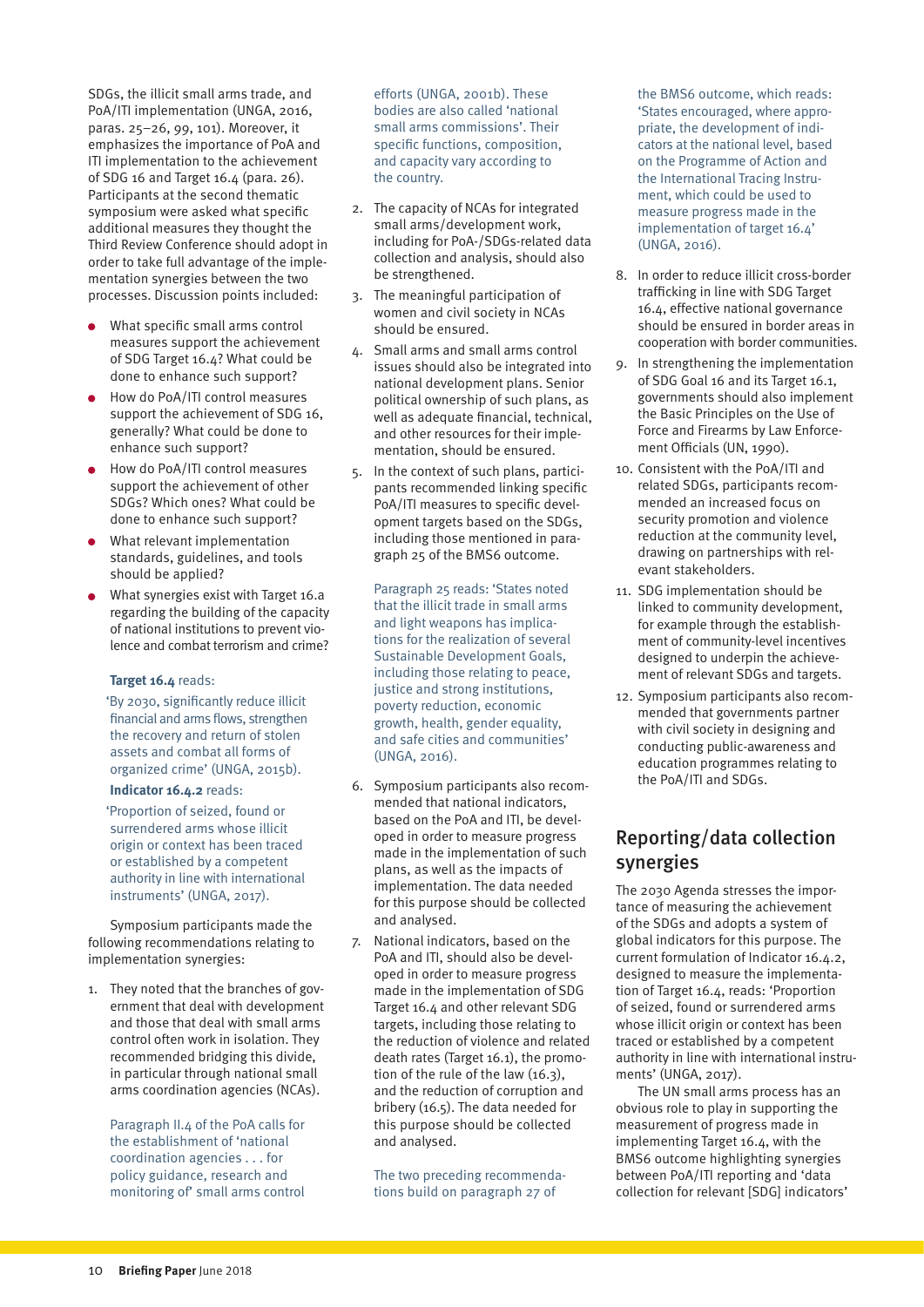(paras. 53, 76). Participants at the second thematic symposium were asked how they thought the Third Review Conference could contribute to the measurement of relevant SDGs and targets, while at the same time strengthening ITI (and PoA) implementation. Discussion points included:

- using PoA and ITI reporting to provide data for relevant SDG indicators, in particular 16.4.2;
- the possible development and use of new global indicators;
- other types of data collection, including gender-sensitive methods, based on the PoA and ITI, that can enhance the measurement of progress made in achieving Target 16.4 and other relevant goals and targets; and
- drawing on the UN small arms process to establish information baselines for Target 16.4, Indicator 16.4.2, and other relevant targets and indicators.

### Recommendations: types and characteristics of information

- 1. In addition to seizure data, symposium participants recommended the collection, compilation, and analysis of information on weapons used in crime, including homicides; weapons prices, including changes in prices; and trafficking routes and methods.
- 2. Seizure information should be disaggregated by weapon type and model, as well as the circumstances of seizure or retrieval. Information on parts, accessories, and ammunition should be distinguished from information on weapons.
- 3. Participants also called for the systematic collection of gender-disaggregated data on small arms issues, including data on the meaningful participation and representation of women in policy-making, planning, and implementation processes related to the PoA.

#### Paragraphs 59–60 of the BMS6 outcome read:

 '59. To promote the meaningful participation and representation of women in policymaking, planning and implementation processes related to the Programme of Action, including their participation in national small arms commissions and in programmes relating to community safety and conflict prevention and resolution, taking into account General Assembly resolution 65/69 on women, disarmament, non-proliferation and arms control, and subsequent resolutions on that question, as well as Security Council resolution 1325 (2000) and followup resolutions.'

 '60. To encourage the collection of disaggregated data on gender and the illicit trade in small arms and light weapons, in particular for the purpose of improving corresponding national policies and assistance programmes' (UNGA, 2016).

- 4. Participants noted the importance of providing the necessary context for data shared with states and other stakeholders. This included, for example, information about the geographical and temporal scope of the data, the agencies that had collected it, and the definitions and concepts used to generate it.
- 5. Where possible, the same definitions and concepts should be used for the same types of information in order to strengthen its comparability.
- 6. Symposium participants also encouraged the development of flexible reporting templates that allow states to provide detailed, disaggregated data where available.

### Recommendations: national level

- 1. NCAs should be mandated to collect and compile small arms-related data from national agencies, including police, customs, and public health authorities.
- 2. The collection and analysis of national small arms-related data should be linked to national PoA/ITI implementation processes.
- 3. Participants also emphasized the need for senior political ownership of small arms-related data collection and analysis at the national level, as well as the provision of adequate financial, technical, and other resources for these efforts.

### Recommendation: regional and sub-regional levels

1. In accordance with their existing mandates, regional and sub-regional organizations should be encouraged to build national capacity for the

collection and analysis of data relevant to the implementation of the PoA/ITI, SDG 16, and other related SDGs.

### Recommendations: global level

- 1. Symposium participants urged states to increase the proportion of seized, found, or surrendered arms that they trace in order to measure reductions in illicit arms flows in support of Target 16.4 and Indicator 16.4.2.
- 2. They also recommended the development of global indicators in addition to Indicator 16.4.2, based on the PoA and ITI, in order to strengthen the measurement of progress made in implementing Target 16.4. Such indicators could, for example, involve the compilation of data on weapons collected, destroyed, marked, and/or recorded.

### Recommendations: international cooperation and assistance

- 1. Participants called for the enhanced exchange of information relating to the implementation of the PoA/ITI, SDG Target 16.4, and other SDGs at the national, regional, and global levels, including between these levels.
- 2. The capacity of national statistical institutions to collect and analyse data related to the implementation of the PoA/ITI, SDG 16, and other related SDGs should be strengthened.

#### SDG Target 16.a reads:

 'Strengthen relevant national institutions, including through international cooperation, for building capacity at all levels, in particular in developing countries, to prevent violence and combat terrorism and crime' (UNGA, 2015b).

- 3. The capacity of NCAs to collect and analyse data related to the implementation of the PoA/ITI, SDG 16, and other related SDGs should be strengthened.
- 4. The capacity of regional/sub-regional organizations to collect and analyse data relevant to the implementation of the PoA/ITI, SDG 16, and other related SDGs at the regional/subregional level could also be strengthened in accordance with their existing mandates.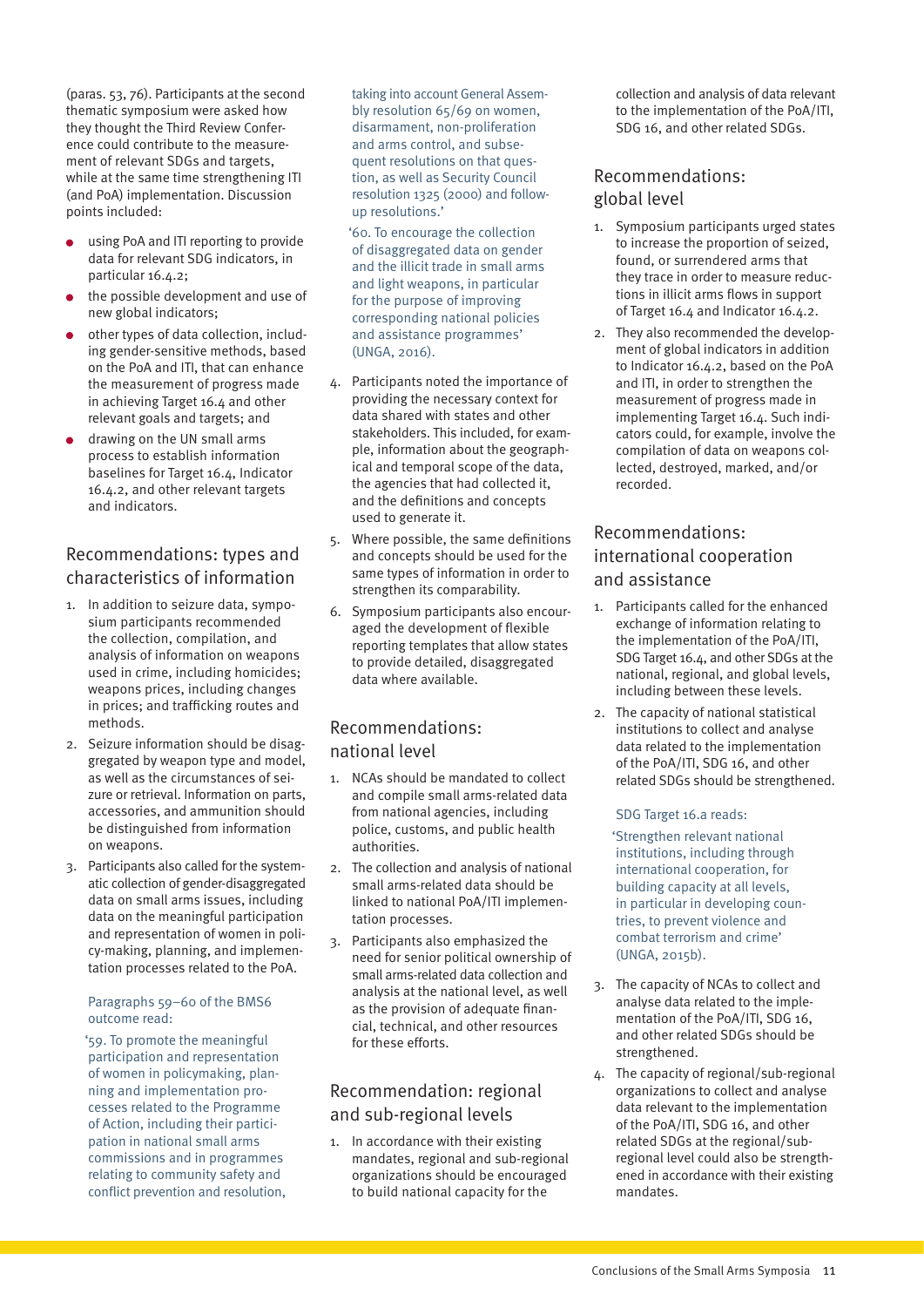### <span id="page-11-0"></span>Complementary nationaland regional-level indicators

Consistent with the 2030 Agenda, the BMS6 outcome encourages the development of national-level indicators, based on the PoA and ITI, for the purposes of measuring reductions in illicit arms flows in line with Target 16.4 (UNGA, 2016, para. 27). Participants at the second thematic symposium were asked what specific additional steps they thought the Third Review Conference should take in this area. Discussion points included:

- what national-level indicators, based on the PoA and ITI, would best complement Indicator 16.4.2;
- what regional-level indicators,<sup>2</sup> based on the PoA and ITI, would best complement Indicator 16.4.2; and
- how to build sustainable capacity for improved data collection and reporting.

#### BMS6 outcome, paragraph 27 reads:

 'States encouraged, where appropriate, the development of indicators at the *national* level, based on the Programme of Action and the International Tracing Instrument, which could be used to measure progress made in the implementation of target 16.4' (UNGA, 2016; emphasis added).

Note that the 2030 Agenda also encourages the development of *regional-level* indicators for measuring the implementation of SDGs and their targets:

 'The Goals and targets will be followed up and reviewed using a set of global indicators. These will be complemented by indicators at the *regional and national*  levels which will be developed by Member States' (UNGA, 2015b, para. 75; emphasis added).

### Recommendations: SDGs-related research

- 1. Symposium participants recommended that all relevant stakeholders, including civil society organizations, be involved in the collection, compilation, and analysis of SDG data related to the PoA/ITI.
- 2. Baseline studies should be conducted in order to determine the scope, nature, and specific characteristics of small arms-related problems in a

country, including at the local/ community level.

- 3. Multiple sources of information should be used; changes should be tracked over time; and, to the extent possible, the accuracy of information should be verified.
- 4. Participants also urged the carrying out of longitudinal cohort studies in order to determine risk and resilience factors for armed violence.

### Recommendations: indicator characteristics and features

- 1. Small arms-related indicators based on gender and on the women, peace, and security agenda should be developed. Such indicators could, for example, build on those proposed by the UN Secretary-General in his 2010 report (UNSC, 2010).
- 2. Youth should be involved in the development of national- and communitylevel indicators.
- 3. Communities should be involved in the development of indicators that apply to the relevant community, but that in certain cases could also be used at the national and regional/ sub-regional levels.
- 4. Symposium participants emphasized that complementary national- and regional-level indicators need to be clear and implementable.
- 5. They also noted the need for data to be disaggregated, indicating, as applicable, the weapon type/model, the circumstances of use, the licit/illicit nature of the weapon, whether the weapon had been illicitly converted or reactivated, ammunition calibre, the geographic location of an incident, and the gender and age of the perpetrator or possessor.

### Recommendations: potential indicators

Indicators could be developed in the following substantive areas:

- community safety;  $\bullet$
- security in border areas;
- reasons for migration/displacement;
- criminal small arms use (disaggregated by weapon type/model, etc.);
- pricing information (assessing supply and demand, including changes over time); and
- gun ownership and gun carrying.

#### Recommendations: information sources

Relevant information could be derived from the following sources:

- population-based surveys (concerning, for example, victimization, security perceptions, and attitudes towards public security provision);
- key informant/expert interviews;
- media reporting; and
- social media (but accounting and compensating for the limitations of social media).

### Other recommendations

- 1. Symposium participants stressed the importance of raising awareness of the PoA/ITI and related SDGs, including the need to collect and analyse relevant data, among all segments of society.
- 2. Capacity for the unique identification of small arms and light weapons in support of SDG Indicator 16.4.2 should be strengthened.
- 3. Data on criminal small arms use, disaggregated by weapon type/model, circumstances of use, and other factors, should be collected.
- 4. Participants also encouraged the exchange of information on SDG data related to the PoA/ITI, including through global data-sharing platforms.

### Gender-related aspects of small arms control

The Second Review Conference and BMS5 outcomes took the first steps within the UN small arms framework to acknowledge the broader UN agenda on women, peace, and security. The BMS6 text, building on these efforts, endorses 'the meaningful participation and representation of women in policymaking, planning and implementation processes related to the Programme of Action', referring to the specific examples of 'their participation in national small arms commissions and in programmes relating to community safety and conflict prevention and resolution' (UNGA, 2016, para. 59).

Building on past PoA meeting outcomes, the BMS6 outcome also highlights the gender-related aspects of the small arms problem. UN member states undertake to 'take account of the differing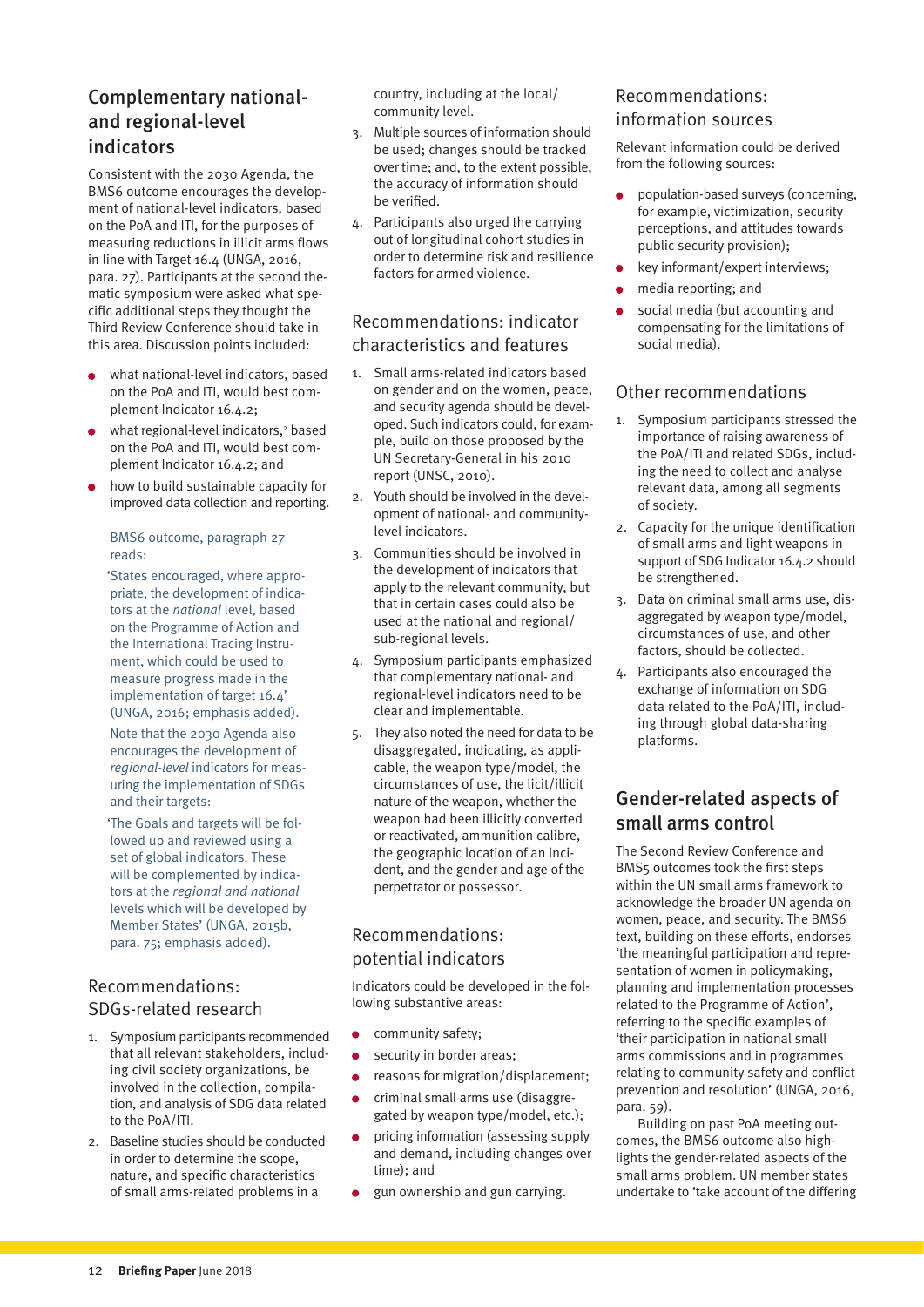impacts of illicit small arms and light weapons on women, men, girls and boys' in small arms-related policies and programmes, and to strengthen the latter through the collection of gender-disaggregated data and increased funding (UNGA, 2016, paras. 58, 60–61). Paragraph 25 of the BMS6 outcome also notes that the illicit small arms trade adversely affects 'the realization of several Sustainable Development Goals, including those relating to . . . gender equality'.

As noted at the beginning of this paper, gender was a cross-cutting theme applicable to all of the topics discussed during the thematic symposia. But session 4 of the second thematic symposium saw participants focusing on this issue with a view to identifying specific additional steps that the Third Review Conference could take in this area. Discussion points included:

- promoting the meaningful participation and representation of women in small arms policy-making, planning, and implementation processes: specific steps?
- gender-specific aspects of the small arms problem (women, men, girls, and boys): contexts, policy implications?
- $\bullet$  the adverse impacts of illicit small arms on gender equality: contexts, policy implications?
- the collection of gender-disaggregated data: inclusion in national PoA/ITI reports, additional steps, capacitybuilding;
- related SDGs and their implications for the PoA/ITI (including SDG 5 and SDG 10); and
- relevant standards, guidelines, and tools.

### Recommendations: data collection and analysis

Paragraph 60 of the BMS6 outcome reads:

 'To encourage the collection of disaggregated data on gender and the illicit trade in small arms and light weapons, in particular for the purpose of improving corresponding national policies and assistance programmes' (UNGA, 2016).

1. Symposium participants emphasized the need to increase knowledge on gender and small arms, including

gender-specific impacts, such as intimate-partner violence, as well as female threat perceptions.

- 2. The public transparency and availability of gender-disaggregated data should be ensured.
- 3. The exchange of information on gender and small arms should be strengthened, including through the use of armed violence monitoring platforms.

Recommendations: promoting the meaningful participation and representation of women in small arms-related policymaking, planning, and implementation

Paragraph 59 of the BMS6 outcome reads:

 'To promote the meaningful participation and representation of women in policymaking, planning and implementation processes related to the Programme of Action, including their participation in national small arms commissions and in programmes relating to community safety and conflict prevention and resolution, taking into account General Assembly resolution 65/69 on women, disarmament, non-proliferation and arms control, and subsequent resolutions on that question, as well as Security Council resolution 1325 (2000) and follow-up resolutions' (UNGA, 2016).

- 1. Symposium participants urged the strengthening of the participation and representation of women in small arms-related policy-making, planning, and implementation, including in leadership roles.
- 2. The participation and representation of women in the security sector, including in leadership roles, should be increased.
- 3. The equitable participation of women and women's organizations in NCAs should be ensured.

### Recommendations: mainstreaming gender in small arms policy development and implementation

Paragraph 58 of the BMS6 outcome reads:

 'To take account of the differing impacts of illicit small arms and light weapons on women, men, girls and boys in policies and programmes designed to combat the illicit trade in small arms and light weapons' (UNGA, 2016).

- 1. Participants underlined the need to reflect gender issues in policies and programmes relating to small arms.
- 2. Similarly, small arms issues should be reflected in policies and programmes relating to gender.
- 3. Gender-disaggregated research should be applied to the development, implementation, and evaluation of small arms policies and programmes, including national action plans.
- 4. Participants also emphasized the importance of public-awareness and education programmes relating to gender and small arms.

### Recommendations: addressing gender-based violence

- 1. Data on armed violence targeting women and girls, including on their perceptions of threat and security/ insecurity, should be collected and analysed.
- 2. Participants also urged effective measures at the national level, including legislative measures, to prevent and combat domestic and intimate-partner violence and other forms of genderbased violence.

### Recommendations: genderinclusive capacity-building, including training

- 1. Training on small arms issues, including weapons safety, should be made available to women.
- 2. As needed, women should also be trained in order to facilitate their participation in small arms control processes, including stockpile management and DDR.
- 3. Training on gender and small arms, including social and cultural norms relating to the use of small arms, should be made available to women and men, including at the community level.
- 4. Symposium participants also emphasized the importance of training on gender and small arms for government officials and decision-makers with responsibility for small arms control.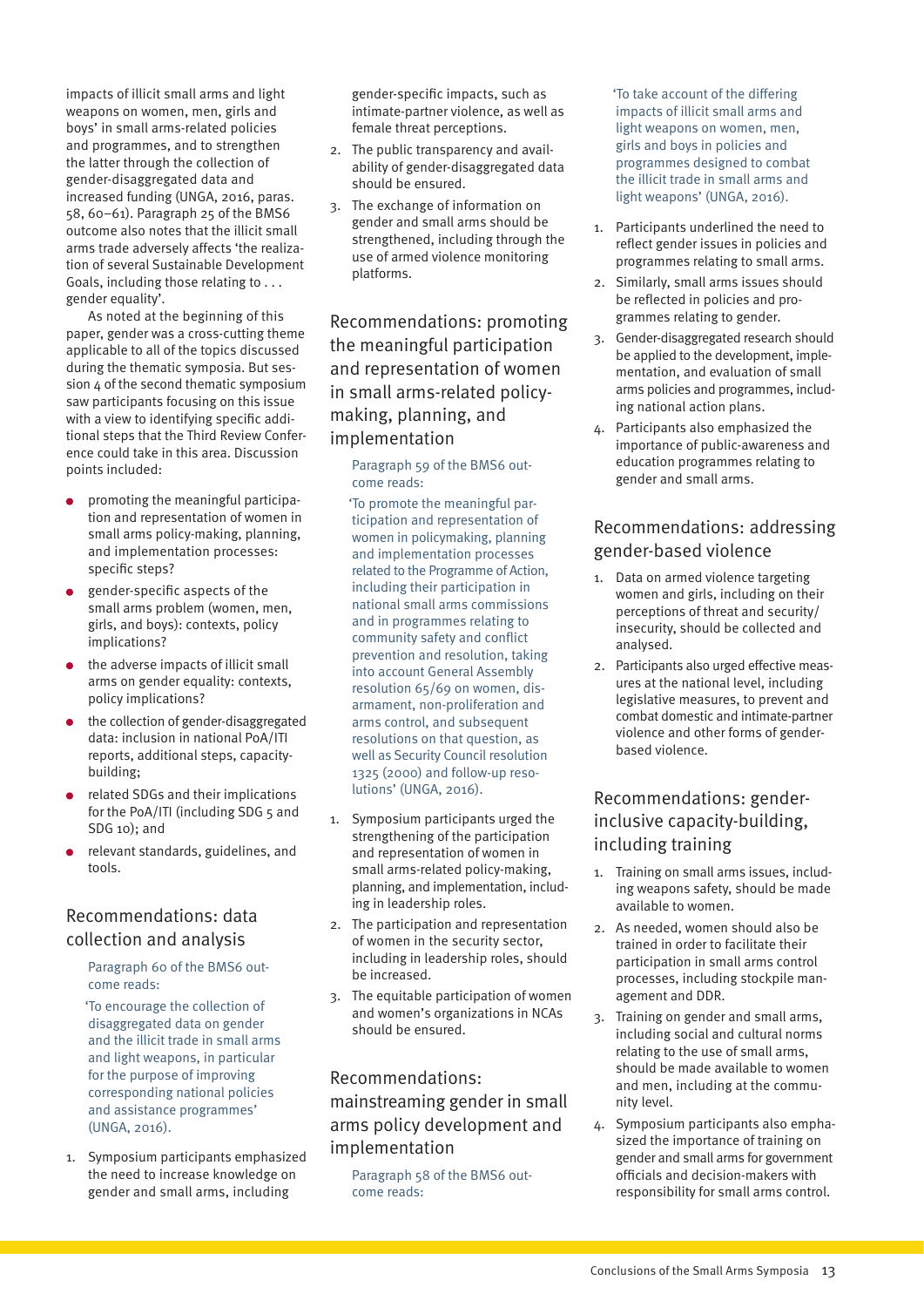### <span id="page-13-0"></span>Capitalizing on PoA–SDGs synergies at the regional and sub-regional levels, including regional-level indicators

The fifth and final session of the second thematic symposium focused on synergies between small arms control and the SDGs process at the regional and subregional levels. This discussion included the topic of regional-level indicators, mentioned in paragraph 75 of the 2030 Agenda (UNGA, 2015b).

### Recommendation: regionallevel indicators

1. As a complement to global- and national-level indicators, symposium participants recommended the development of regional and sub-regional indicators based on the PoA and ITI for the measurement of related SDGs and targets, reflecting the specific situations of the various regions and sub-regions.

### Recommendations: data collection and analysis

- 1. Existing regional and sub-regional mechanisms for the collection, compilation, and analysis of small arms-related data should be used to strengthen the measurement of related SDGs and targets.
- 2. Participants encouraged the development of common standards for the collection and analysis of small arms and related SDGs data at the regional and sub-regional levels.
- 3. They also encouraged the exchange of information on small arms and related SDGs between regions and sub-regions, and between regions/ sub-regions and the global small arms process.

### Other recommendations

1. Symposium participants recommended the incorporation of SDGrelated targets and indicators in regional and sub-regional action plans on small arms.

- 2. Regional and sub-regional organizations should coordinate their small arms control efforts linked to SDG implementation with related initiatives in other regions and sub-regions, as well as at the global level.
- 3. Participants also encouraged regional and sub-regional organizations to identify within the region or sub-region gaps in capacity for the implementation of the PoA/ITI and related SDGs, including for data collection and analysis, and, in cooperation with the concerned state or regional/subregional entity, assist in addressing such gaps.

### **Recent developments in small arms manufacturing, technology, and design**

Participants at the third thematic symposium, held in Brussels from 20 to 21 November 2017, were asked to identify practical, actionable steps that the UN membership could take at the Third Review



A man holds an AR-15 rifle and a lower receiver made of ABS plastic (in blue) that he made at his own home using a 3D printer, Maryland, United States, February 2012. Source: Jahi Chikwendiu/AFP Photo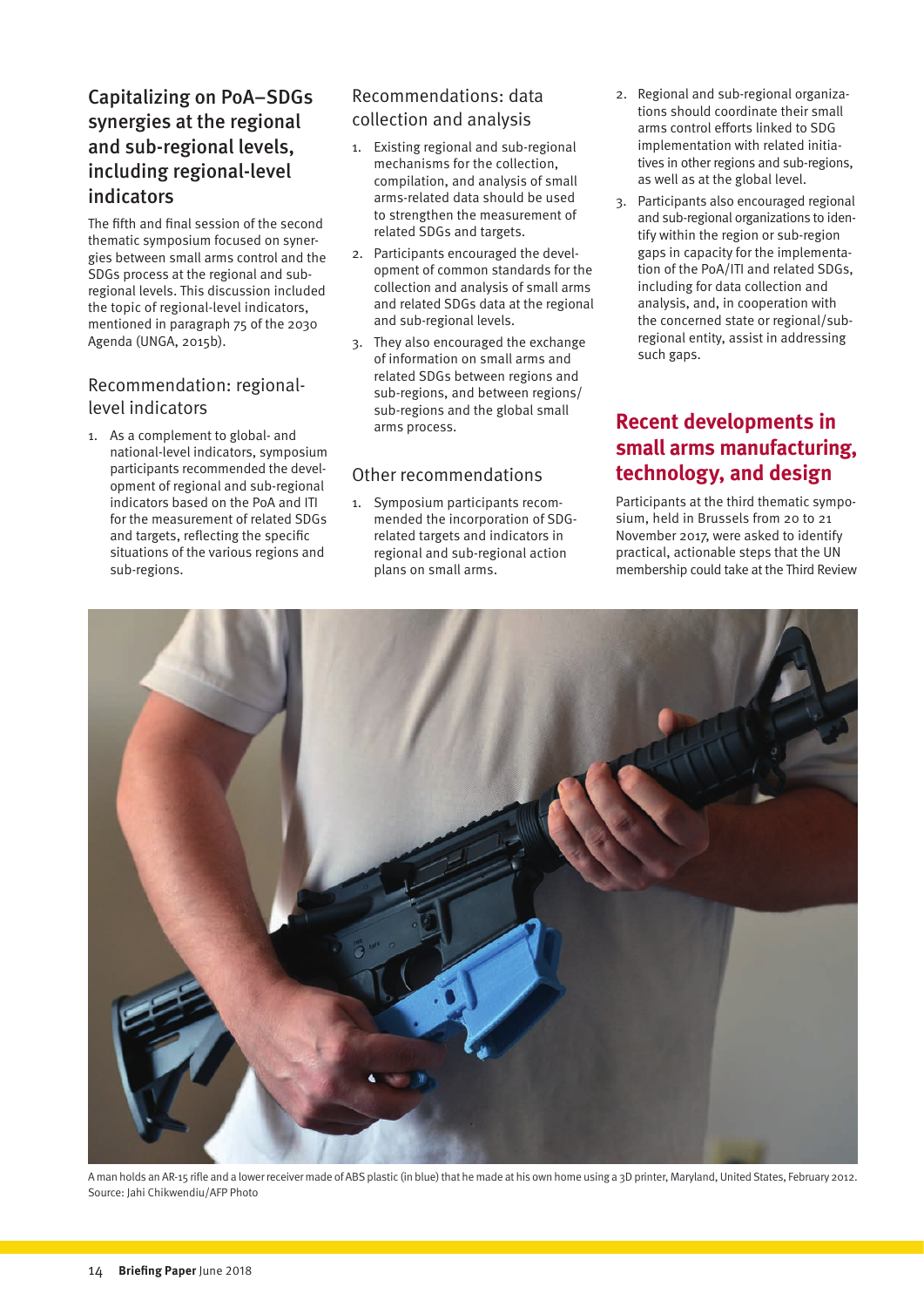<span id="page-14-0"></span>Conference in order to meet the challenges and take advantage of the opportunities presented by recent developments in small arms manufacturing, technology, and design.

The First Open-ended Meeting of Governmental Experts (MGE1), which was convened within the PoA framework in 2011, called attention to two issues:

- the difficulty of durably marking polymer-frame firearms; and
- the challenges posed by modular weapons design to unique identification and tracing.

To these issues, the Second Openended Meeting of Governmental Experts (MGE2, 2015) added two others:

- the 3D printing (additive manufacturing) of small arms; and
- the opportunities offered by new and emerging technologies for strengthened small arms control.<sup>3</sup>

Discussion of the implications of these developments for PoA and ITI implementation at the PoA's Second Review Conference and BMS5 did not result in agreed steps forward (see UNGA, 2012; 2014b). The question of how to meet the new challenges was mostly left open in the chair's summary for MGE2 (UNGA, 2015a) a document that, in any case, was not agreed by UN member states. The BMS6 outcome also postponed concrete action on the new challenges and opportunities, putting the issue on the agenda of the Third Review Conference (UNGA, 2016, paras. 63, 90).

The third thematic symposium considered in turn the issues of:

- polymer frames;
- modular weapons;
- 3D printing and other emerging challenges to small arms control;
- new opportunities for strengthened control; and
- new trafficking challenges, including illicit conversion, illicit reactivation, and online trafficking.

In each case participants were asked to identify practical, cost-effective solutions to the challenges, as well as opportunities for strengthened small arms control.

### Polymer-frame marking

As noted at PoA meetings dating back to MGE1, the use of techno-polymers in the production of firearm frames often thwarts fulfilment of the ITI commitment to 'ensure that . . . all marks required under this instrument are . . . durable and, as far as technically possible, recoverable' (UNGA, 2005, para. 7). Arms traffickers seeking to make a polymer gun untraceable will normally succeed in doing so once they remove the visible, factory-marked serial number from the frame. In contrast to markings made and erased on metal components, it is seldom possible to recover markings made and erased on polymer parts. The ITI does not take these characteristics of polymer firearms into account. Guidance is therefore needed on such issues as the marking technologies applicable to polymer firearms (including secondary, covert marking), the use of metal tags on such weapons, and the depth and placement of markings made directly on polymer parts.

Discussion points included:

- polymer vs metal: latest developments and implications for durable marking;
- technical solutions for the durable marking of polymer-frame firearms (including secondary, covert marking);
- post-manufacture marking;
- marking recoverability; and
- polymer parts (marking, record-keeping, and tracing).

#### ITI, paragraph 7 reads:

 'The choice of methods for marking small arms and light weapons is a national prerogative. States will ensure that, whatever method is used, all marks required under this instrument are on an exposed surface, conspicuous without technical aids or tools, easily recognizable, readable, *durable* and, as far as technically possible, *recoverable*' (UNGA, 2005; emphasis added).

#### ITI, paragraph 10 reads:

 'States will ensure that every small arm or light weapon always receives the unique markings prescribed in subparagraph 8 (a) above. A unique marking should be applied to an essential or structural component of the weapon where the component's destruction would render the weapon permanently inoperable and incapable of reactivation, such as the frame and/or receiver, in compliance with paragraph 7 above. States are encouraged, where appropriate to the type of weapon, also to apply the marking prescribed in subparagraph 8

(a) above or other markings to other parts of the weapon such as the barrel and/or slide or cylinder of the weapon, in order to aid in the accurate identification of these parts or of a given weapon' (UNGA, 2005).

#### General recommendation

1. As a general principle, symposium participants recommended that UN member states define the objective that is to be achieved (for example, the durable marking of small arms, including polymer-frame small arms). Within the parameters defined by the UN membership, the small arms industry would determine the best means of achieving this objective.

### Recommendations: the use of metal tags; other methods for durable marking

- 1. Metal tags containing the unique markings prescribed by the ITI should be used for small arms or light weapons whose frame is not removable (in particular, handguns).
- 2. When such tags are used, they should be embedded into the frame or receiver of the weapon in such a way that their removal would significantly damage the frame or receiver, rendering the weapon permanently inoperable (see UNGA, 2005, para. 10).
- 3. Symposium participants also encouraged the development and use of methods other than metal tags for the durable marking of polymer-frame small arms and light weapons. Such methods could include the insertion of a window in the polymer frame so that unique markings made on metal parts of the weapon, such as the barrel or slide, can be seen.

### Recommendations: primary, secondary, and additional marking

1. Participants emphasized that the primary marking of a polymer-frame small arm or light weapon containing the unique markings prescribed by the ITI should be 'on an exposed surface, conspicuous without technical aids or tools, easily recognizable, [and] readable' in accordance with paragraph 7 of the ITI (UNGA, 2005).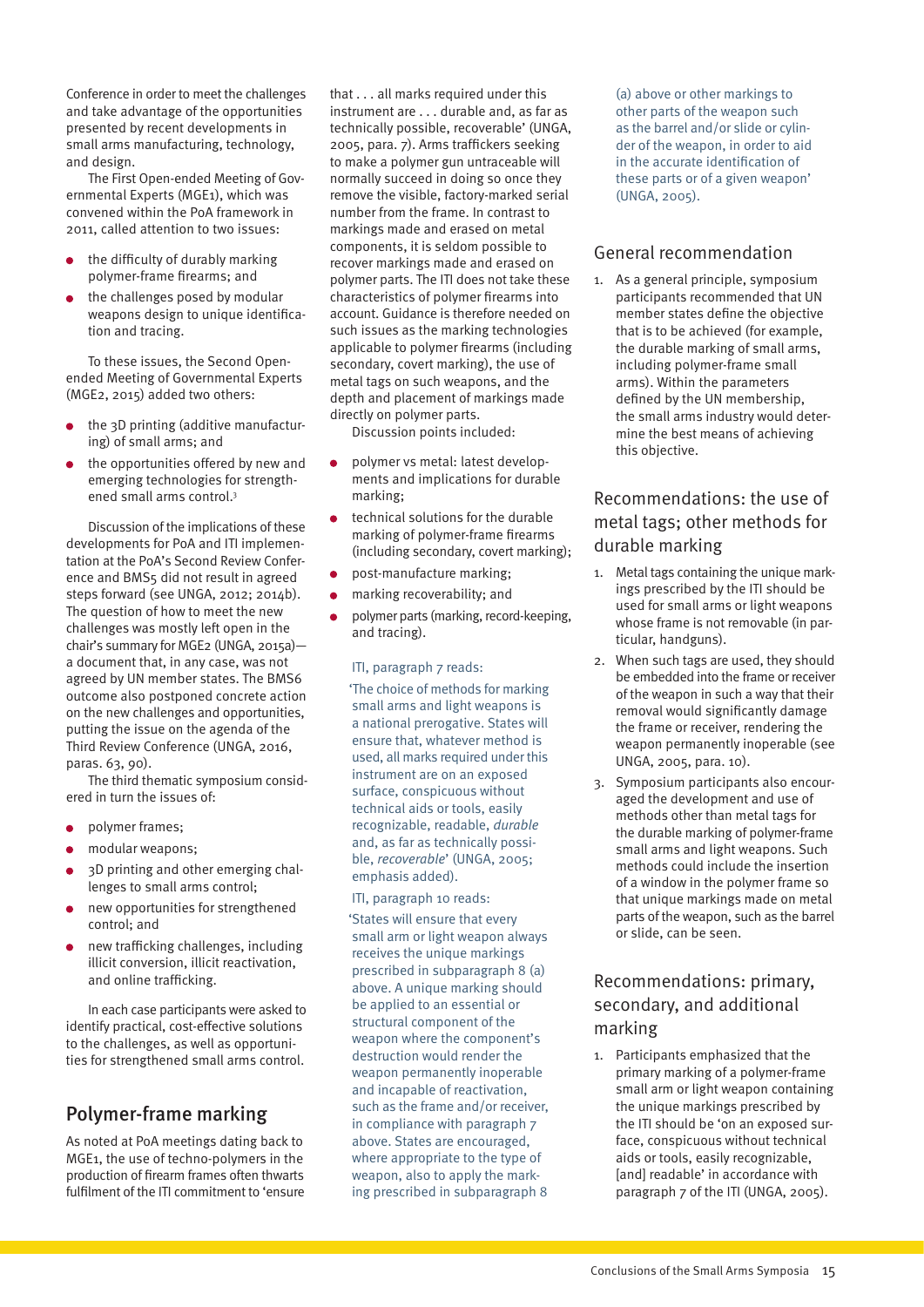- <span id="page-15-0"></span>2. When used as a backup to primary marking, the secondary marking of a polymer-frame weapon with the unique markings prescribed by the ITI need not meet the ITI (para. 7) requirement of visibility.
- 3. States should exchange information on secondary marking systems in use within their jurisdictions for polymerframe small arms, strictly ensuring its confidentiality.
- 4. In addition to marking the essential/ structural component of a polymerframe small arm or light weapon, such as the frame or receiver, with the unique markings prescribed by the ITI, symposium participants also encouraged the unique marking of one or more metal parts of the weapon, such as the barrel or slide.

### Other recommendations

- 1. Participants recommended the durable marking of information permitting the identification of the country of import and, where possible, the year of import at the time of the manufacture of a polymer-frame small arm when the importer is known at the time of manufacture.
- 2. They also encouraged the development and use of methods that allow marks that are erased or altered on polymer frames or receivers to be recovered to the same extent as markings erased or altered on metal components.

### Modular weapons

Many countries are now looking to modular-design rifles as 'all-in-one' replacements for various rifle types and models. The upper or lower receiver of a modular rifle typically serves as a core section around which all—or almost all other major parts and components can be changed in order to reconfigure the rifle to meet different operational needs. The barrel or calibre could be changed, for example, in order to optimize the engagement of targets at different distances. Despite such advantages, modular weapons erode the distinction between the weapon and its components, complicating unique identification and record-keeping, which are essential to weapons tracing. Symposium participants were asked how marking and record-keeping practices could be adapted so that a modular weapon can be uniquely identified—and traced at any point in its life cycle, irrespective of the potential changes in its configuration.

Discussion points for this session included:

- the latest developments in modular design and their implications for marking, record-keeping, and tracing;
- marking location: identifying a 'control component', practical modalities;
- duplication of marks: an exception to the ITI paragraph 10 recommendation?
- marking content;
- record-keeping: creation of records, accounting for possible configurations; and
- tracing: additional problems and solutions.

### Proposed definition of a modular weapon

A 'modular weapon' is a small arm or light weapon whose parts and components can be changed by the user of the weapon with minimal technical knowledge, employing only common hand tools.

### Recommendations: control component

- 1. So that a modular weapon can be uniquely identified for tracing purposes, symposium participants recommended that the unique markings prescribed by the ITI be placed on a 'control component' of the weapon. The control component should be considered the 'essential or structural component' of the weapon, as defined in paragraph 10 of the ITI, and would constitute the weapon for tracing purposes, irrespective of subsequent changes in its configuration (change of parts or modules).
- 2. Subject to government approval, the original holder of intellectual property rights for a specific model of modular weapon should determine which component of the weapon is the control component, consistent with paragraph 10 of the ITI. This information should be shared with other UN member states in order to facilitate tracing.
- 3. Potential clearing-house mechanisms for the exchange of information identifying the control components of modular weapon models include INTERPOL (iARMS).
- 4. The control component of a modular weapon should be distinguished

from its other, non-control components through distinctive marking. Options in this regard include placing a universally recognized symbol or character before or after the serial number marked on the control component. The same method would allow the control component serial number to be distinguished from logistical (lot) numbers that may be marked on the control component and/or other components.

### Recommendations: additional marking

- 1. In general, it is not appropriate to apply the unique markings prescribed by the ITI to parts of a modular weapon other than the control component. Modular weapons constitute an exception to the ITI paragraph 10 recommendation for additional marking.
- 2. If, however, the unique markings prescribed by the ITI are made to noncontrol components of a modular weapon, they should be clearly identified as such. Options in this regard include placing a universally recognized symbol or character before or after the markings. In the same way, the unique markings applied to the control component should distinguish the control component from a modular weapon's non-control components.
- 3. Calibre should not be marked on the control component of a multi-calibre modular weapon, but rather on the barrel and on other components of the weapon that function according to a specific calibre. Alternatively, the control component of a multicalibre modular weapon could be marked 'multi-calibre'.

### Recommendations: record-keeping

- ITI, paragraph 11 reads:
- 'The choice of methods for recordkeeping is a national prerogative. States will ensure that accurate and comprehensive records are established for all marked small arms and light weapons within their territory and maintained in accordance with paragraph 12 below in order to enable their competent national authorities to trace illicit small arms and light weapons in a timely and reliable manner' (UNGA, 2005).
- 1. States should ensure that a record of the unique identifying information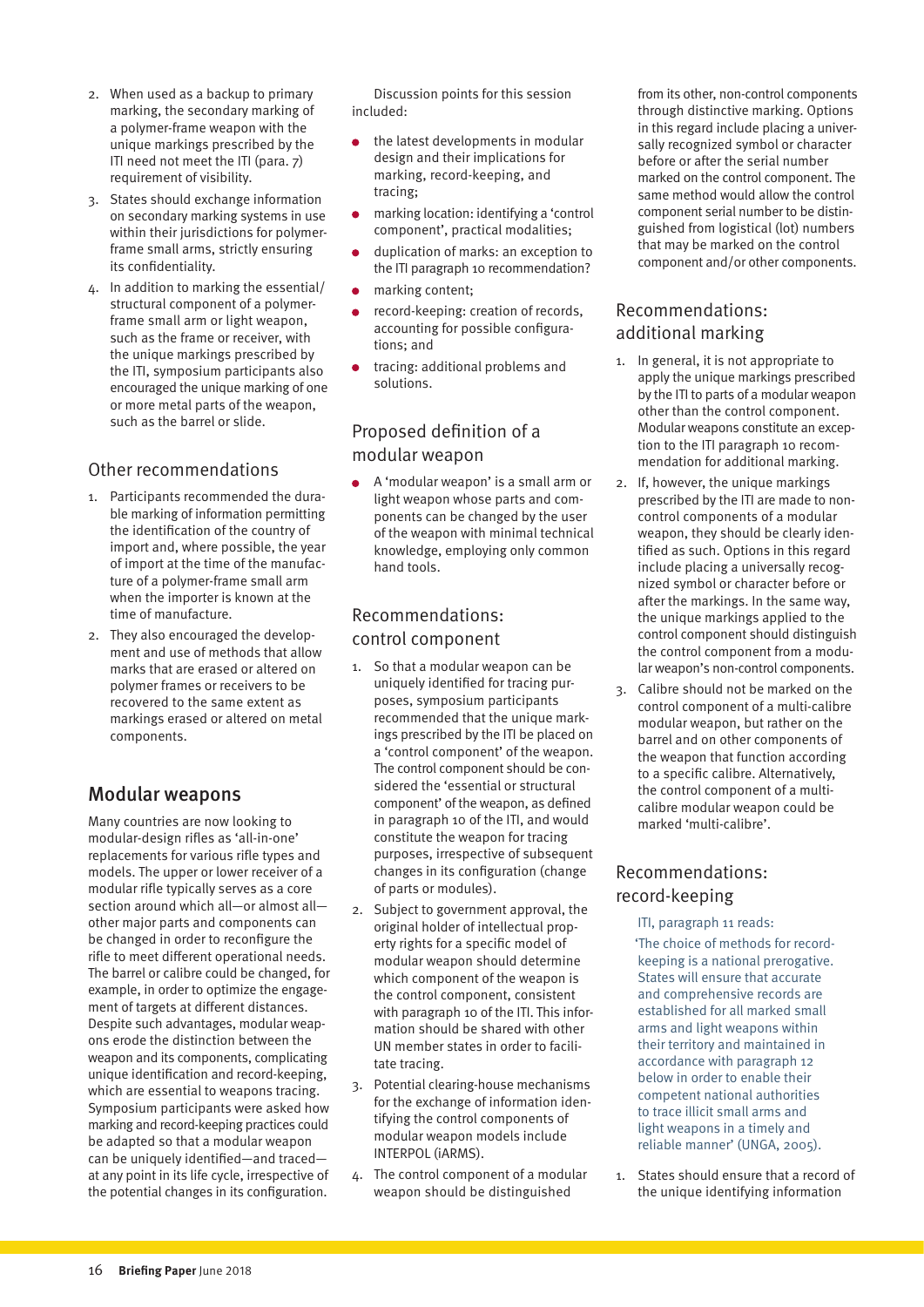<span id="page-16-0"></span>marked on the control component of a modular weapon is established and maintained in line with the ITI.

2. At their discretion, states may wish to establish and maintain records of marked, non-control components of a modular weapon for tracing purposes, including tracing within the state.

### Additional recommendation

1. Symposium participants underlined the importance of training, in particular of law enforcement personnel, in the unique identification of modular weapons for accurate and effective record-keeping and tracing.

### 3D printing and other emerging challenges to small arms control

An increasing number of firearms producers are using 3D-printing (additive manufacturing) technology to produce gun components and accessories. While high costs currently preclude the mass production of 3D-printed metal firearms, some hobbyists and craft producers are using the technology to produce functioning, although still basic, polymer firearms. Current norms, both national and international, including those contained in the PoA and ITI, are largely adequate for the control of consumer-produced 3Dprinted guns, but the application of these norms is more difficult—largely because of the diffusion of small arms manufacturing technology to an increased number of individuals and groups. Unmarked, potentially untraceable, and less easily detected by security screening devices, 3D-printed guns are potentially attractive to criminals and non-state armed groups. While, on current measures of relative cost and performance, firearms produced using traditional manufacturing techniques, including craft-produced weapons, still better their 3D-printed counterparts, 3Dprinting technology continues to improve and decrease in cost. How, therefore, can governments, drawing on the PoA and ITI, anticipate and forestall future, 3Dprinting-fuelled small arms proliferation?

Discussion points for this session included:

- the latest developments in firearmsuitable, 3D-printing technology (including metal printers, materials, software, patents, and accessibility);
- manufacturing controls: accounting for 3D printing;
- marking, record-keeping, and tracing: accounting for 3D printing;
- international transfer controls: accounting for 3D printing;
- 3D printing: law enforcement challenges (including security screening and forensic techniques); and
- other emerging challenges to small arms control: problems and solutions.

#### New developments

Symposium participants noted the following technical developments regarding small arms manufacture:

- New developments in 3D metalprinting technology, 3D scanning technology, and computer-aided design (CAD) files may soon make it possible for individuals and small groups to produce safe, reliable small arms using these technologies.
- Among the most pressing proliferation risks is that posed by computer numerical control (CNC) machining. CNC machines are now facilitating the workshop-scale, often-unregulated production of small arms throughout the world.
- Distributed manufacturing, in particular the expansion of makerspaces in many countries, also poses a pressing proliferation threat, since it is increasing public access to smallscale, often-unregulated production capacity, including for the production of small arms.

### Recommendations: regulation

- 1. Symposium participants noted that existing provisions of the PoA and ITI relating to small arms manufacturing apply to all forms of small arms manufacture, including 3D printing and distributed manufacturing.
- 2. Potential control gaps relating to the new developments include the regulation of the manufacture of small arms parts and the use of 3D-printing technology, including CAD files, for small arms manufacture.
- 3. States can combat the illicit manufacture of small arms using 3D-printing technology or other new technologies by strengthening the protection of intellectual property rights relating to small arms and light weapons.
- 4. Participants also recommended that UN member states and relevant UN bodies, such as the Security Council, ensure that the arms transfer

restrictions they impose on specific countries or entities cover relevant technical data and equipment, including CAD files and dual-use 3D-printing technology.

#### Other recommendations

- 1. Symposium participants encouraged the development and use of new technologies for the identification of small arms design files that are transferred over the internet.
- 2. Through targeted education programmes, they also recommended increasing the awareness of the manufacturers of 3D printers and other distributed manufacturing equipment of the need to comply with national laws regulating small arms manufacture.
- 3. Cooperation and information exchange on new forms of small arms manufacture, including their associated proliferation risks and options for control, should be strengthened, drawing on relevant expertise, including from industry and from within government.

### New and emerging technologies: opportunities for strengthened small arms control

While technologies that are relatively new to the firearms industry—including the use of polymer, modular design, and 3D printing—can make small arms control more difficult, many new technologies could potentially strengthen such control. The BMS6 outcome highlights 'the opportunities new technologies, when available, can offer' for enhanced stockpile management and security, improved marking and record-keeping, and surplus weapons destruction (UNGA, 2016, para. 18). Such technologies range from new systems for firearms marking, recording, and information retrieval to networked, radio frequency identification-based inventory management systems that expand and increase the accuracy of information available to armoury managers.

The extent to which the potential of these technologies is realized depends on several factors, including cost, reliability, and maintenance and infrastructural requirements. Not all countries are able to set up and maintain the networked IT structures that some of these new systems require. Nevertheless, the declining relative cost of some of these technologies, including more mature technologies such as laser marking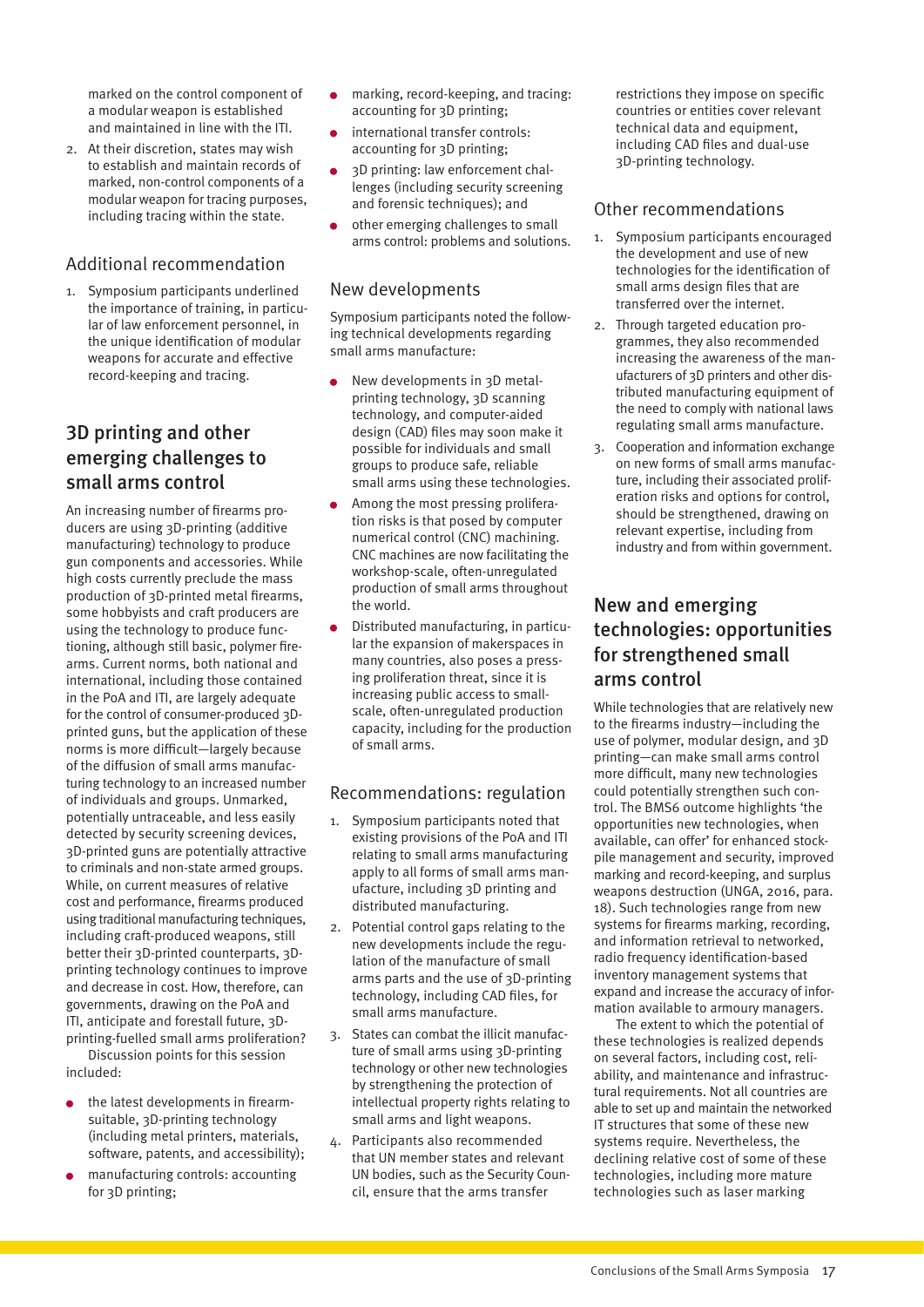<span id="page-17-0"></span>machines, is putting them within the reach of a greater number of states.

Participants were asked what new, cost-effective technologies for small arms control the UN membership should be made aware of. This included the question of whether these technologies were suitable for use in less developed countries or other environments with limited physical and IT infrastructure.

Discussion points included:

- new and emerging technologies for marking, record-keeping, and tracing;
- new and emerging technologies for stockpile management and security;
- new and emerging technologies for strengthened end-use control, including for man-portable air defence systems (MANPADS);
- existing technologies that can be put to greater use as a result of increased availability, improved reliability, and/ or reduced cost;
- the advantages and disadvantages of new and emerging technologies vis-à-vis conventional methods of small arms control;
- the primary barriers to the widespread adoption of promising new, emerging, or underutilized technologies for small arms control; and
- challenges and opportunities relating to international assistance.

#### General recommendations

- 1. Symposium participants urged increased cooperation between government and industry for the development of small arms control technology.
- 2. In particular, they proposed that a portion of defence sector research and development funding be used for the development of small arms control technology.
- 3. They also recommended making better use of existing tools and technology to strengthen small arms control.

### Specific applications

Symposium participants identified the following specific types of technology as warranting further consideration for the purposes of strengthening small arms control:

technical end-use controls for the supply of sensitive or potentially destabilizing weapons (including for the supply of weapons to non-state armed groups);

- tracking technology for the supply of sensitive or potentially destabilizing weapons (including for the supply of weapons to non-state armed groups);
- shape recognition technology that can identify objects in CAD files that are transferred online to 3D printers, thus allowing law enforcement officials to prevent the unauthorized 3D printing of weapons; and
- the use of distributed ledgers in strengthening the security of small arms-related transactions.

### Recommendation: international assistance

1. Symposium participants emphasized that small arms control technology that is transferred to a recipient should be suited to the aims of a given project and sustainable over the long term. They stressed the importance of national ownership, the presence of recipient institutions with adequate capacity, and sustained donor support in this regard.

### New trafficking challenges, including illicit conversion, illicit reactivation, and online trafficking

The final session of the third thematic symposium took up the question of new trends in small arms trafficking, with a specific focus on the illicit conversion of replica or blank-firing firearms into functional small arms, the illicit reactivation of deactivated small arms, and online trafficking—issues briefly referenced in the BMS6 outcome (UNGA, 2016, paras. 10, 31, 37, 72).

### Illicit conversion

Illicit conversion becomes a problem when items such as replica or blank-firing small arms that are subject to little or no government control can be readily converted to function as lethal-purpose small arms. The ITI definition of 'small arms and light weapons' addresses the problem to some extent by specifying that items that 'may be readily converted' to function as a small arm or light weapon are to be considered small arms and light weapons (UNGA, 2005, para. 4). Yet the ITI offers no guidance as to what determines whether an item 'may be readily converted' to serve as a functioning weapon.

Symposium participants made the following recommendation regarding the question of convertibility:

1. An international standard should be developed based on existing national legislation. For example, under the UK Firearms Act 1982,

 'an imitation firearm shall be regarded as readily convertible into a firearm . . . if it can be so converted without any special skill on the part of the person converting it . . . and the work involved in converting it does not require equipment or tools other than such as are in common use by persons carrying out works of construction and maintenance in their own homes' (UK, 1982, art. 1(6)).

### Illicit reactivation

Article 9 of the UN Firearms Protocol addresses the issue of firearms deactivation. This provision requires 'All essential parts of a deactivated firearm . . . to be rendered permanently inoperable' and the procedure 'to be verified, where appropriate, by a competent authority' (UNGA, 2001a).

While the PoA does not address the issue, the BMS6 outcome, drawing on the language of the Firearms Protocol, offers basic guidance:

 'To ensure that destroyed and deactivated small arms and light weapons are rendered permanently inoperable such that illicit reactivation is physically impossible, and recognizing the value of relevant best practices in this regard' (UNGA, 2016, para. 31).

Symposium participants made the following recommendations regarding illicit reactivation:

- 1. Information on deactivation standards should be shared.
- 2. The issue should be addressed in national legislation.
- 3. In accordance with national legislation, the deactivation of a small arm or light weapon should be verified by, or notified to, a competent national authority.
- 4. Participants also encouraged states to associate the deactivation procedure with a specific licence, thus allowing them to follow subsequent changes in a weapon's ownership or possession.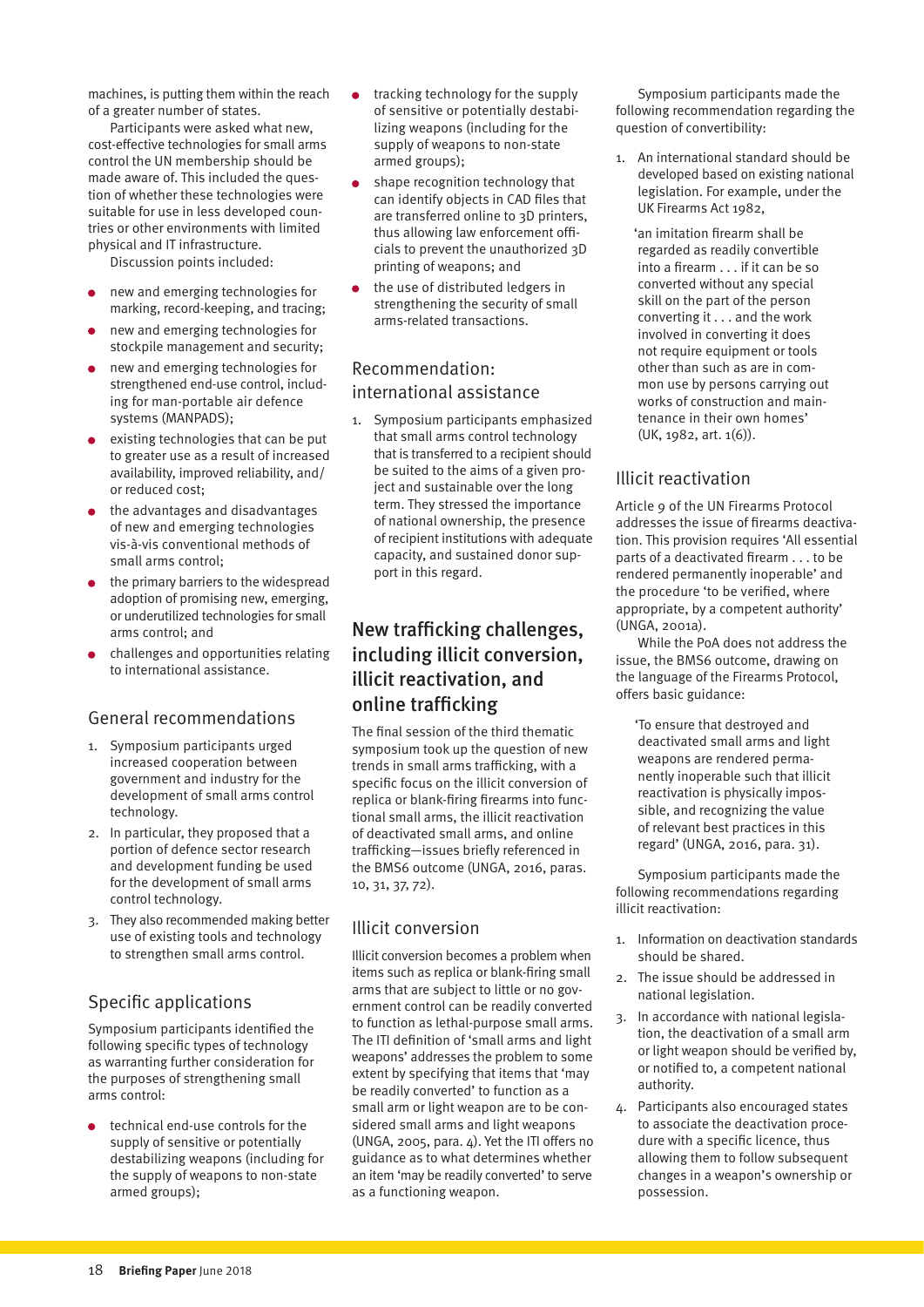### <span id="page-18-0"></span>Online trafficking

In discussing the problem of online trafficking, symposium participants made the following observations:

- While the internet facilitates small arms trafficking, bringing sellers and purchasers together more easily, it does not qualitatively change the illicit weapons trade.
- It is difficult to monitor the standard (generally accessible) part of the internet, given the huge number of transactions conducted there, most of which are legitimate.
- A significant portion of the illicit online trade in small arms and light weapons involves parts and components.

Participants made the following recommendations regarding online trafficking:

- 1. States should ensure that national laws and regulations applicable to the small arms trade apply to transactions conducted through the internet in the same way that they apply to transactions conducted by other means.
- 2. They should also ensure that national laws and regulations applicable to the small arms trade apply to transactions in 'essential or structural' parts and components (UNGA, 2005, para. 10), whether conducted through the internet or by other means.

### **Synergies with other arms control instruments and processes**

The fourth and final thematic symposium, held in Geneva from 23 to 24 November 2017, dealt with synergies between the PoA/ITI and other arms control instruments, including the UN counter-terrorism mechanisms.

Although the PoA covers most aspects of the small arms/light weapons life cycle, from manufacture to destruction, it is part of a broader framework for conventional arms control that complements and expands on PoA norms. For this reason, in the PoA 'States undertake . . . to ensure coordination, complementarity and synergy' in tackling the illicit small arms trade (UNGA, 2001b, para. III.2). The BMS6 outcome emphasizes the point, highlighting the 'linkages', 'complementarities', and 'synergies' that exist between the UN small arms instruments (the PoA and ITI), on the one hand, and related

instruments, organizations, issues, and processes, on the other (UNGA, 2016, paras. 22, 36, 45, 67).

The fourth thematic symposium focused above all on the synergies between the PoA/ITI and other conventional arms control instruments at the global level, in particular the Arms Trade Treaty (ATT) (UNGA, 2013) and the UN Firearms Protocol (UNGA, 2001a). Participants were asked how they thought the PoA and ITI could draw on other instruments (and organizations and processes) in addressing the most pressing small armsrelated challenges.

The symposium's first session examined potential synergies between the arms control instruments with reference to the main issues covered by the PoA and ITI. The second session addressed the question of synergies in an area of increasing importance for the UN small arms process, namely small arms-related crime, including terrorism. For the third session the focus shifted to implementation processes: information exchange, including reporting, as well as broader forms of cooperation and coordination. The fourth session considered synergies in the area of international assistance, specifically with a view to ensuring its 'adequacy, effectiveness and sustainability' in line with commitments made most recently at BMS6 (UNGA, 2016, sec. III.B).

### Synergies between the instruments: issue by issue

While at the global level the PoA provides the basic normative framework for small arms work, other instruments fill normative gaps or provide the operational detail that is lacking in the text of the PoA. The first session of the symposium, which was structured around many of the principal control measures contained in the PoA, sought to identify these sources of added value. Topics of discussion included:

- manufacturing controls;
- international transfer controls, including brokering;
- stockpile management and security; and
- surplus identification and disposal.

### Manufacturing controls

The problem of small-scale, illicit craft production was not only on the agenda in Geneva; it was a recurrent theme throughout the thematic symposia. PoA norms applied to this activity, but were relatively broad in nature and lacking in operational detail (see UNGA, 2001b, paras. II.2–II.3). Participants at the fourth thematic symposium noted that the UN Firearms Protocol offered more detailed guidance for the regulation of small arms manufacture, since it defined 'Illicit manufacturing' (UNGA, 2001a, art. 3d); required the confiscation and destruction or disposal of illicitly manufactured firearms (art. 6); and required 'the security of firearms, their parts and components and ammunition at the time of manufacture' (art. 11a).

As in Brussels, participants in Geneva noted that the increasing availability and use of CNC milling machines brought small arms manufacturing technology within the reach of more and more people.

Symposium participants made the following recommendation in this area:

1. Governments should subject the acquisition or possession of equipment that can be used for small arms production to a formal licensing or authorization procedure.

### International transfer controls, including brokering

#### **Arms transfer licensing**

Symposium participants noted that articles 6 and 7 of the ATT fleshed out the general PoA commitment to ensure that international small arms transfers are conducted in accordance 'with the existing responsibilities of States under relevant international law' (UNGA, 2001b, para. II.11). In essence, these articles define what 'relevant international law' is for ATT states parties.

Participants made the following recommendation with respect to the licensing of small arms transfers:

1. PoA commitments on the licensing of small arms transfers should be strengthened by drawing on the reference in ATT Article 7(4) to 'serious acts of gender-based violence or serious acts of violence against women and children'. This should be integrated into small arms transfer decision-making.

#### **Preventing and combating diversion**

Participants noted that PoA norms relating to the prevention of arms transfer diversion are relatively strong. For example, under paragraph II.12 of the PoA, states undertake 'to ensure . . . effective control over the export and transit of small arms and light weapons' (UNGA, 2001b).

The BMS6 outcome refers to 'end-use *certification*' (UNGA, 2016, paras. 12, 107;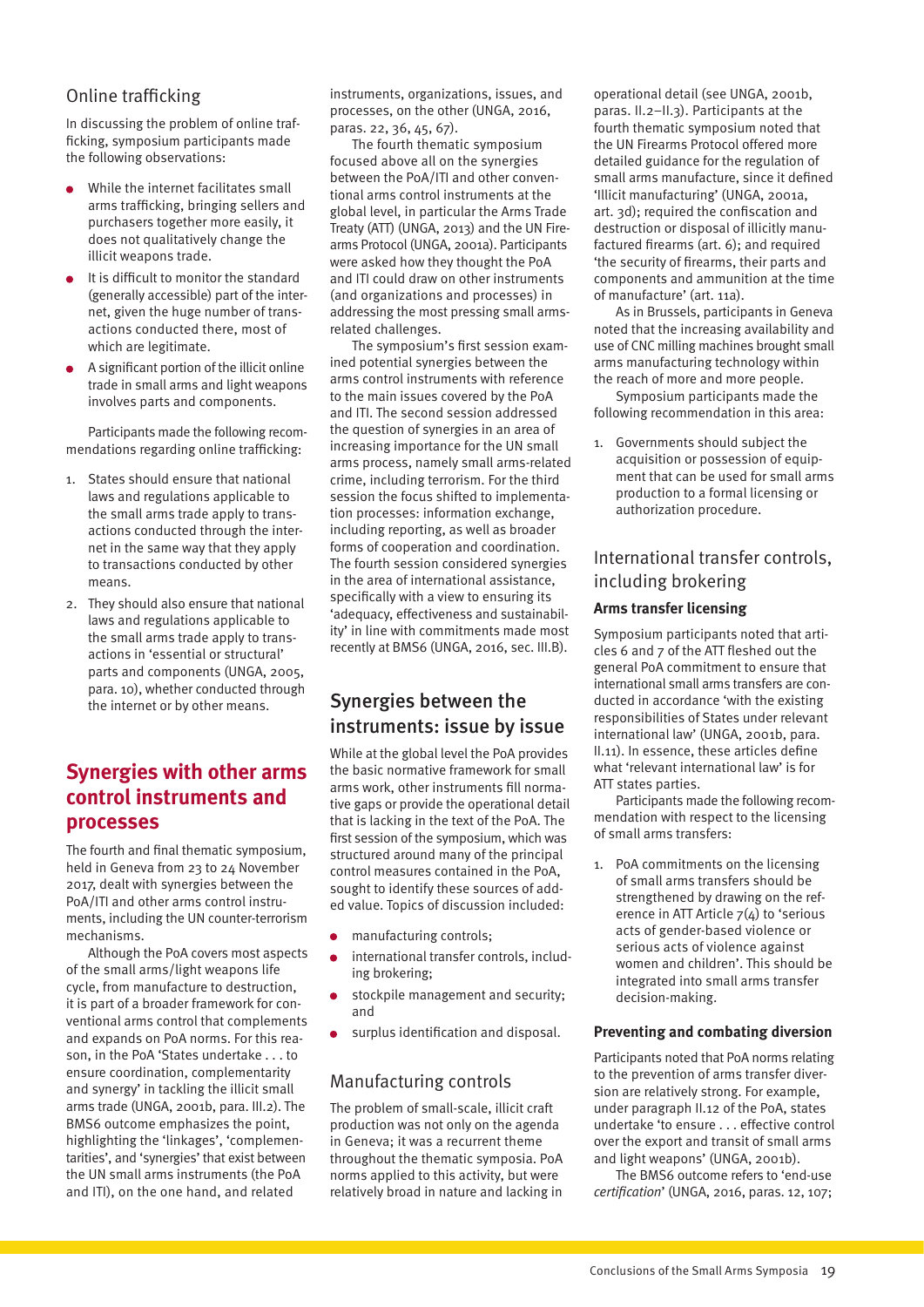

A confiscated sub-machine gun belonging to jihadists linked to the Islamic State group in Morocco is put on display by the Central Bureau of Judicial Investigation (BCIJ), Salé, Morocco, January 2017. Source: Fadel Senna/AFP Photo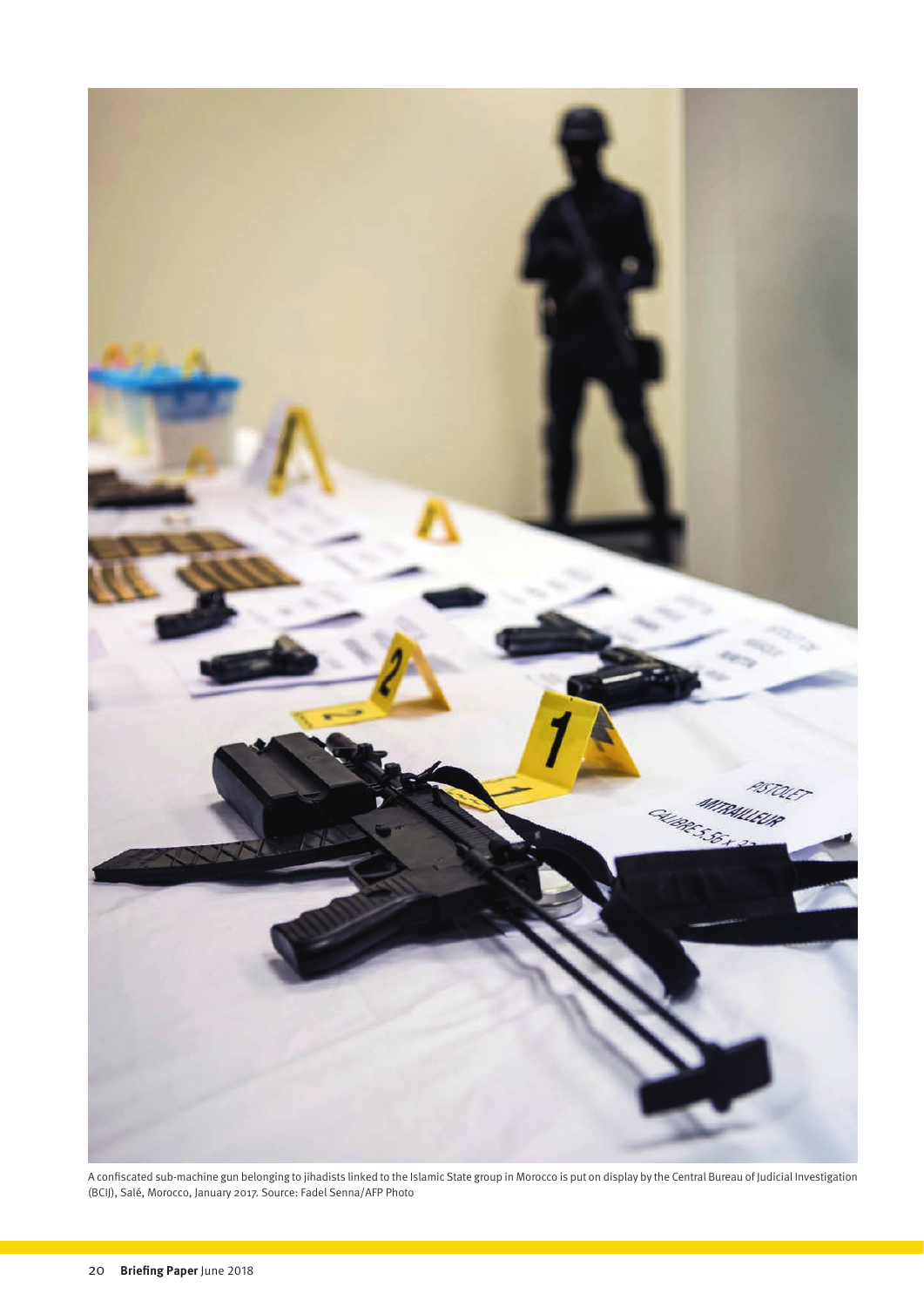<span id="page-20-0"></span>emphasis added), building on the PoA reference to 'authenticated end-user *certificates*' (UNGA, 2001b, para. II.12; emphasis added). As noted by symposium participants, ensuring that declared end users are the actual end users of a potential shipment of arms abroad is in fact a *process* that involves not only the use of end-user documentation, but also its verification. Participants made the following recom-

mendations in this area:

- 1. General PoA and BMS6 references to end-user certificates/certification should be developed by drawing on Article 11 of the ATT, which lists measures that can be taken to reduce diversion risks and address actual cases of diversion.
- 2. Participants also recommended strengthening the exchange of information on cases of diversion among governments and within individual governments in order to enhance arms transfer licensing (strengthening risk management through better information).

#### **Brokering controls**

Symposium participants made the following recommendation in this area:

1. States should exchange information on brokering licences, brokers operating outside their country of nationality, and disbarred brokers.

### Stockpile management and security

Building on the BMS5 outcome, the BMS6 outcome makes several references to the 'life-cycle management' of small arms and light weapons (UNGA, 2016, paras. 14, 102, 109). It is unclear how the concept of life-cycle management differs from the standards for stockpile management and security prescribed in the PoA.

Symposium participants made the following recommendation in this regard:

1. The concept of life-cycle management for small arms and light weapons should be developed with reference to relevant international standards, including the International Small Arms Control Standards (UNCASA, n.d.) and the International Ammunition Technical Guidelines (UNODA, 2015).

### Synergies between issue areas

Participants noted that synergies occur not only in relation to different instruments,

but also in relation to different types of control measures. In this regard, they made the following recommendation:

1. Stockpile security in a prospective importing country should be linked to arms export authorizations in the case of high-value or potentially destabilizing items, such as MANPADS.

### Addressing small armsrelated crime, including terrorism

The fight against small arms-related crime extends not only to transnational organized crime, which is referenced in the PoA (UNGA, 2001b, para. II.38) and is the main focus of the UN Firearms Protocol (UNGA, 2001a), but also to 'organized crime', 'urban crime', and 'terrorism' (UNGA, 2016, para. 35). The PoA and ITI emphasize measures such as weapons seizures, as well as marking, recordkeeping, and tracing, in addressing these challenges. Since 2010, PoA meeting outcomes have given greater prominence to border controls (UNGA, 2016, paras. 33–35, 104). The UN membership has also recently underlined the need to tackle new developments in small arms trafficking, such as the illicit conversion of replica or blank-firing weapons into functional weapons, the illicit reactivation of deactivated small arms, and online trafficking (UNGA, 2016, paras. 10, 31, 37, 72). Symposium participants were asked how the PoA and ITI could meet these challenges, drawing on the example of other arms control instruments and processes.

Control measures discussed during the session included:

- border controls;
- seizure, confiscation, and collection (including gender-related aspects); and
- marking, record-keeping, and tracing.

Topics of discussion included:

- $\bullet$  illicit conversion:
- **·** illicit reactivation;
- online trafficking (including the trafficking of parts and components);
- terrorism (including synergies with the UN Global Counter-Terrorism Strategy and associated mechanisms); and
- other aspects of small arms-related crime, including gender-related aspects.

#### **Observations**

The discussion of small arms-related crime highlighted the following:

- the presence of links between small arms trafficking and trafficking in drugs, cultural property, and people; and with cybercrime and terrorism;
- the problem of ungoverned border spaces where trafficking is often common; and
- gender-related aspects, including the involvement of women in some forms of small arms trafficking, while also noting the need for better data in this area.

#### Recommendations

- 1. Symposium participants urged states to take full advantage of synergies with the UN transnational organized crime/Firearms Protocol and UN counter-terrorism processes.
- 2. Counter-terrorism initiatives should be linked to regional-level PoA implementation.
- 3. Whole-of-government approaches to arms control should be strengthened to involve all relevant branches of government, including police, customs, and arms export licensing authorities.
- 4. Information should be shared on successful trafficking prosecutions, incidents of diversion, trafficking routes and techniques, and good law enforcement practices—including risk management methods and processes, which, participants stressed, depended on good information.
- 5. Participants recommended that the UN membership consider and address, within the PoA framework, the links between small arms trafficking and corruption.
- 6. Participants also recommended the application of principles underpinning action against violent extremism to DDR, in particular its reintegration component.

### Illicit conversion, illicit reactivation, and online trafficking

Discussions of these issues at the fourth thematic symposium mirrored those at the third thematic symposium. See, therefore, the sections of this paper covering the third symposium for the main observations and recommendations in this area.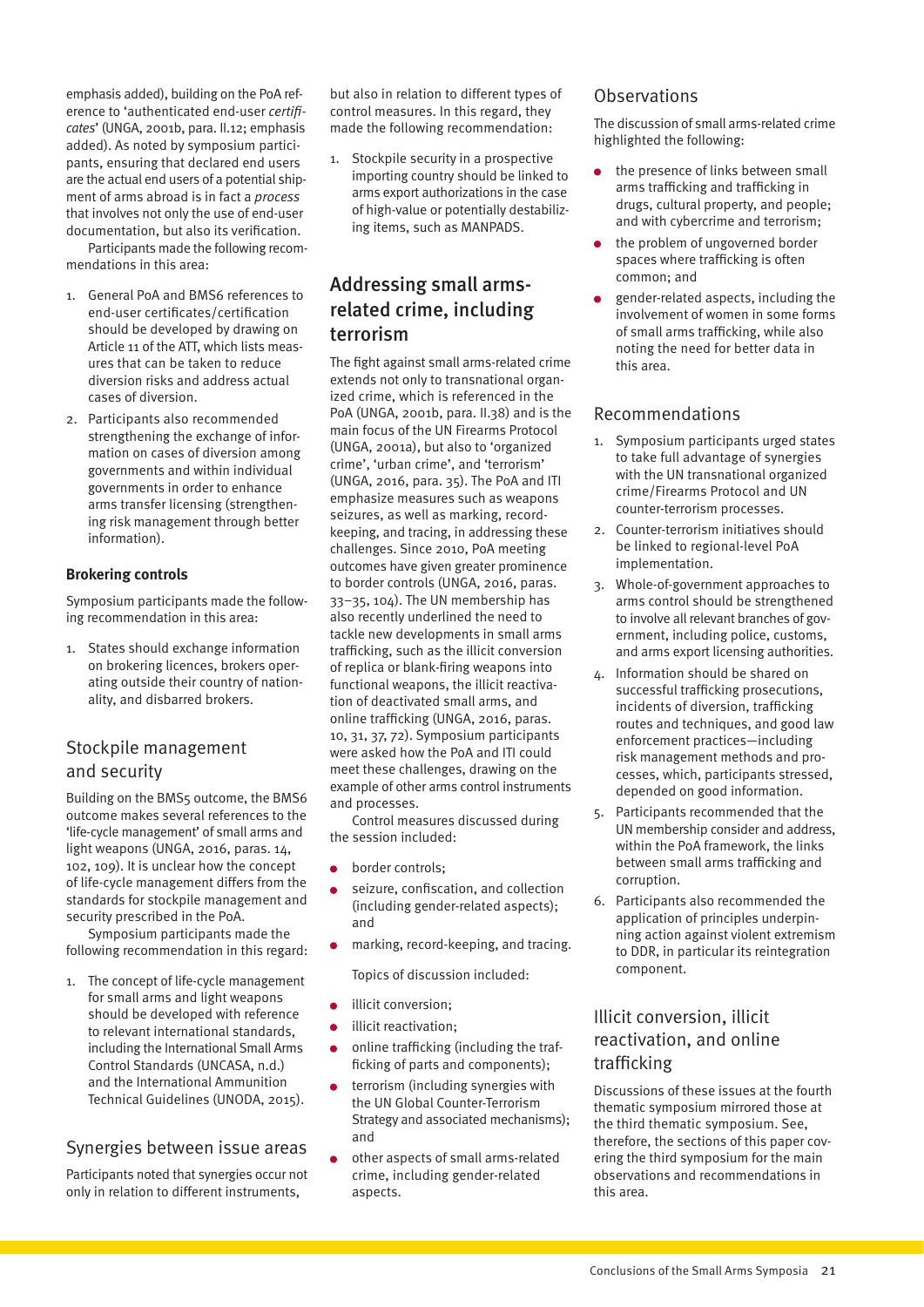### <span id="page-21-0"></span>Cooperation, coordination, and information exchange/ reporting

The BMS6 outcome covers the subject of cooperation and coordination on small arms issues extensively, with a particular focus on the theme of information exchange, including national reporting. Drawing on other instruments and processes, including those related to gender, symposium participants were asked how they thought UN member states could strengthen practical (operational) cooperation and coordination on small arms control. In addition, they were asked what kinds of information exchange—within individual governments, among states, and between states and other stakeholders—remained underutilized or entirely untapped.

Discussion points included:

- enabling cooperation for international investigations and prosecutions in relation to illicit small arms, including mutual legal assistance (operational cooperation);
- strengthening cooperation with organizations such as INTERPOL and the World Customs Organization (WCO) in combating illicit small arms (operational cooperation);
- exchanging information, experiences, guidelines, and standards used in a country, sub-region, or region that may be of relevance to others;
- the role of national points of contact (NPCs) in strengthening cooperation, coordination, and information exchange, including cooperation between NPCs for different instruments; and
- practical ways of minimizing reporting burdens and making better use of the information provided in national reports.

### General recommendations

- 1. Symposium participants urged UN member states to strengthen operational cooperation, including with multilateral organizations such as INTERPOL and the WCO.
- 2. Information exchange at all levels should also be strengthened.
- 3. Participants noted that NPCs could be used to strengthen cooperation, coordination, and information exchange among states, and between states and other stakeholders.
- 4. It was equally important at the national level to strengthen NCAs.
- 5. Where possible, reporting burdens should be minimized. At the same time, better use should be made of the information contained in national reports, thus creating clear incentives for reporting.

### Recommendations: regional and sub-regional levels

- 1. Where possible, regional reporting should be linked to global reporting, as the Organization for Security and Co-operation in Europe has done. Some symposium participants noted, however, that this was often difficult in practice because of the divergent evolution of regional and global norms, as well as the need to update supporting IT infrastructure.
- 2. Cooperation at the regional level should be strengthened, for example by bringing national small arms commissions together for discussions on the implementation of the PoA and ITI at the regional and sub-regional levels. Such discussions could also be held among the law enforcement, customs, and arms transfer licensing authorities of the various countries in the region or sub-region.
- 3. Information in national reports should be used to support discussions around strengthened PoA and ITI implementation at the regional and sub-regional levels.
- 4. Symposium participants also recommended that regional organizations report on regional-level implementation of the PoA and ITI and propose specific means of enhancing regionallevel synergies with the global small arms process.

### Recommendations: global level

- 1. Cooperation and information exchange should be strengthened between PoA/ITI NPCs and the NPCs of related instruments and processes.
- 2. Operationally driven cooperation should be strengthened among states and between states and other stakeholders.
- 3. Symposium participants also recommended that states take advantage of reporting synergies with the SDGs process, using the SDGs' emphasis on measurability to strengthen the measurement of PoA and ITI implementation.

### International assistance: adequacy, effectiveness, and sustainability

International assistance is a critical element of efforts to strengthen small arms control in line with the PoA and ITI. It has been a standalone theme of PoA meetings since 2008 (BMS3), with recent PoA meetings focusing on 'Ways to ensure the adequacy, effectiveness and sustainability of assistance' (UNGA, 2016, sec. III.B). Symposium participants were asked how they thought the Third Review Conference, drawing on complementary instruments and processes, could strengthen international assistance for PoA and ITI implementation.

Discussion points included:

- recipient states: challenges and solutions relating to international assistance;
- donor states: challenges and solutions relating to international assistance;
- ensuring recipient ownership of assistance programmes, including the participation of women and other relevant stakeholders;
- coordinating international assistance  $\bullet$ in order to avoid the duplication of efforts: lessons learned at the global, regional, sub-regional, and national levels;
- measuring the impact of assistance  $\bullet$ programmes, in particular their adequacy, effectiveness, and sustainability; and
- sharing lessons learned and good practices.

### Challenges

Symposium participants noted the following challenges relating to international assistance:

- donor coordination;
- ensuring recipient ownership; and
- ensuring that the needs of individuals and communities are addressed in assistance programmes (which at present is often overlooked).

### Recommendations

- 1. Symposium participants stressed the need to build the capacity of NPCs and NCAs so that they can function effectively *as institutions* over the longer term.
- 2. Small arms work should be integrated into national development frameworks.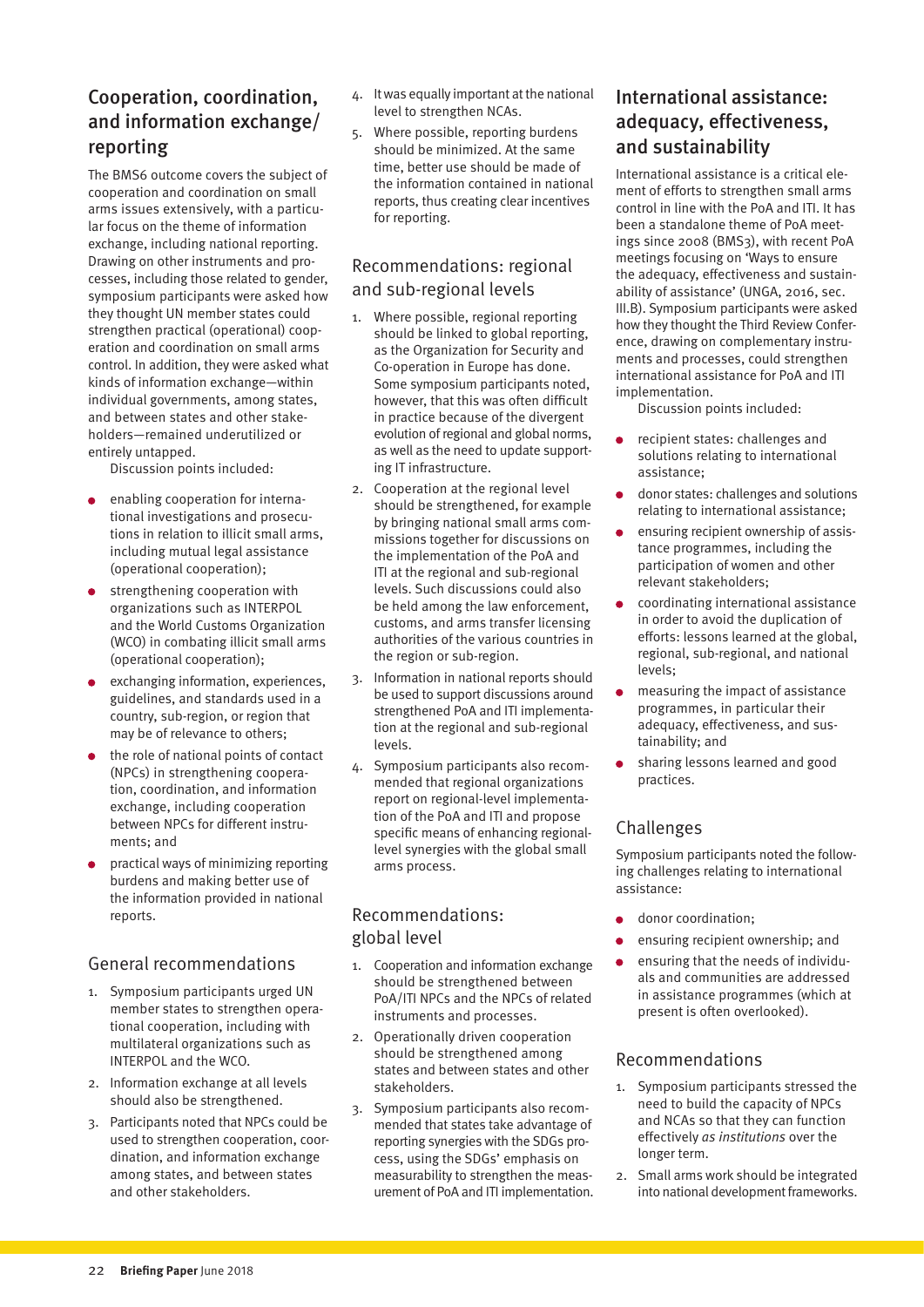- <span id="page-22-0"></span>3. Long-term support should be provided for small arms control, including support for projects that build on existing ones (sustained support for sustainable capacity).
- 4. The institutions that have the authority and capacity to implement projects in a sustainable way, including at the regional level, should be targeted.
- 5. Existing funding mechanisms should be used to improve donor coordination (although some participants believed that additional information and new mechanisms that consolidate available information are needed; several participants also said that some existing funding mechanisms are not suited to comprehensive, long-term work).
- 6. Symposium participants encouraged donors, project implementers, and recipients to strengthen their coordination of assistance projects in order to avoid duplication and maximize impact.
- 7. Participants also urged the development and exchange of guidelines and good practices for the assessment of the impacts of assistance projects.

### Unauthorized re-export

Given its many qualifiers, it is difficult to claim that PoA paragraph II.13 discourages states from re-exporting small arms without notifying or seeking authorization from the original exporting country in accordance with an initial end-user undertaking (UNGA, 2001b). Nor does the ATT address the issue, for example in its diversion article (UNGA, 2013, art. 11).

In light of this normative gap, symposium participants offered the following recommendations:

- 1. States should develop a common understanding of the types of unauthorized re-exports that should be considered to be problematic, taking into account such things as the timing of a particular re-export.
- 2. States should share information on measures they have taken in response to cases of unauthorized re-export.
- 3. They should also share information on states that do not comply with end-user undertakings relating to re-export.
- 4. Symposium participants also noted that existing tools could be used to reduce the risk of unauthorized re-export. They included end-user verification, post-delivery checks, and the application of risk management good practices.

### **List of abbreviations and acronyms**

**ATT** Arms Trade Treaty

**BMS** Biennial Meeting of States to Consider the Implementation of the Programme of Action to Prevent, Combat and Eradicate the Illicit Trade in Small Arms and Light Weapons in All Its Aspects

**CAD** Computer-aided design

**CNC** Computer numerical control

**DDR** Disarmament, demobilization, and reintegration

**iARMS** INTERPOL Illicit Arms Records and tracing Management System

**INTERPOL** International Criminal Police Organization

**IT** Information technology

**ITI** International Instrument to Enable States to Identify and Trace, in a Timely and Reliable Manner, Illicit Small Arms and Light Weapons

**MANPADS** Man-portable air defence system(s) **MGE** Open-ended Meeting of Governmental **Experts** 

**NCA** National small arms coordination agency **NPC** National point of contact

**PoA** Programme of Action to Prevent, Combat and Eradicate the Illicit Trade in Small Arms and Light Weapons in All Its Aspects **SDG** Sustainable Development Goal

**WCO** World Customs Organization

### **Notes**

- 1 For the mandate, see EU Council (2017).
- 2 The 2030 Agenda calls for the development of both national- and regional-level indicators (UNGA, 2015b, para. 75).
- 3 For more on these issues, see King and McDonald (2015); UNGA (2014a).

### **References**

- EU Council (Council of the European Union). 2017. Council Decision (CFSP) 2017/633 of 3 April. *Official Journal of the European Union*, L 90, 4 April, pp. 12–21.
- King, Benjamin and Glenn McDonald, eds. 2015. *[Behind the Curve: New Technologies, New](http://www.smallarmssurvey.org/fileadmin/docs/B-Occasional-papers/SAS-OP32-Behind-the-Curve.pdf)  [Control Challenges](http://www.smallarmssurvey.org/fileadmin/docs/B-Occasional-papers/SAS-OP32-Behind-the-Curve.pdf)*. Occasional Paper No. 32. Geneva: Small Arms Survey. February.
- UK (United Kingdom). 1982. [Firearms Act 1982.](https://www.legislation.gov.uk/ukpga/1982/31/contents) Chanter 31
- UN (United Nations). 1990. [Basic Principles](http://www.ohchr.org/EN/ProfessionalInterest/Pages/UseOfForceAndFirearms.aspx)  [on the Use of Force and Firearms by Law](http://www.ohchr.org/EN/ProfessionalInterest/Pages/UseOfForceAndFirearms.aspx)  Enforcement Officials [\('UN Basic Principles'\).](http://www.ohchr.org/EN/ProfessionalInterest/Pages/UseOfForceAndFirearms.aspx)  Adopted by the Eighth United Nations Congress on the Prevention of Crime and the Treatment of Offenders. Havana, Cuba, 27 August–7 September.
- UNCASA (United Nations Coordinating Action on Small Arms). n.d. ['International Small](http://www.smallarmsstandards.org/)  [Arms Control Standards.'](http://www.smallarmsstandards.org/)
- UNGA (United Nations General Assembly). 2001a. [Protocol against the Illicit Manufac](http://www.unodc.org/pdf/crime/a_res_55/255e.pdf)[turing of and Trafficking in Firearms, Their](http://www.unodc.org/pdf/crime/a_res_55/255e.pdf)

[Parts and Components and Ammunition,](http://www.unodc.org/pdf/crime/a_res_55/255e.pdf)  [Supplementing the United Nations Con](http://www.unodc.org/pdf/crime/a_res_55/255e.pdf)[vention against Transnational Organized](http://www.unodc.org/pdf/crime/a_res_55/255e.pdf)  [Crime \('UN Firearms Protocol'\). A](http://www.unodc.org/pdf/crime/a_res_55/255e.pdf)dopted 31 May. In force 3 July 2005. A/RES/55/255 of 8 June.

- —. 2001b. [Programme of Action to Prevent,](http://www.poa-iss.org/PoA/PoA.aspx)  [Combat and Eradicate the Illicit Trade in](http://www.poa-iss.org/PoA/PoA.aspx)  [Small Arms and Light Weapons in All Its](http://www.poa-iss.org/PoA/PoA.aspx)  [Aspects \('Programme of Action/PoA'\).](http://www.poa-iss.org/PoA/PoA.aspx)  A/CONF.192/15 of 20 July.
- —. 2005. [International Instrument to Enable](http://www.poa-iss.org/InternationalTracing/InternationalTracing.aspx)  [States to Identify and Trace, in a Timely](http://www.poa-iss.org/InternationalTracing/InternationalTracing.aspx)  [and Reliable Manner, Illicit Small Arms](http://www.poa-iss.org/InternationalTracing/InternationalTracing.aspx)  [and Light Weapons \('International Tracing](http://www.poa-iss.org/InternationalTracing/InternationalTracing.aspx)  [Instrument/ITI'\).](http://www.poa-iss.org/InternationalTracing/InternationalTracing.aspx) Adopted 8 December. A/60/88 of 27 June (Annex).
- —. 2012. *[Report of the United Nations Confer](http://www.poa-iss.org/RevCon2/Documents/RevCon-DOC/Outcome/PoA-RevCon2-Outcome-E.pdf)[ence to Review Progress Made in the Imple](http://www.poa-iss.org/RevCon2/Documents/RevCon-DOC/Outcome/PoA-RevCon2-Outcome-E.pdf)[mentation of the Programme of Action to](http://www.poa-iss.org/RevCon2/Documents/RevCon-DOC/Outcome/PoA-RevCon2-Outcome-E.pdf)  [Prevent, Combat and Eradicate the Illicit](http://www.poa-iss.org/RevCon2/Documents/RevCon-DOC/Outcome/PoA-RevCon2-Outcome-E.pdf)  [Trade in Small Arms and Light Weapons](http://www.poa-iss.org/RevCon2/Documents/RevCon-DOC/Outcome/PoA-RevCon2-Outcome-E.pdf)  [in All Its Aspects](http://www.poa-iss.org/RevCon2/Documents/RevCon-DOC/Outcome/PoA-RevCon2-Outcome-E.pdf)*. A/CONF.192/2012/RC/4 of 18 September.
- —. 2013. Arms Trade Treaty. ['Certified True](https://treaties.un.org/Pages/ViewDetails.aspx?src=IND&mtdsg_no=XXVI-8&chapter=26&clang=_en)  [Copy \(XXVI-8\).'](https://treaties.un.org/Pages/ViewDetails.aspx?src=IND&mtdsg_no=XXVI-8&chapter=26&clang=_en) Adopted 2 April. In force 24 December 2014.
- —. 2014a. *[Recent Developments in Small Arms](http://www.un-arm.org/BMS5/)  [and Light Weapons Manufacturing, Tech](http://www.un-arm.org/BMS5/)[nology and Design and Implications for](http://www.un-arm.org/BMS5/)  [the Implementation of the International](http://www.un-arm.org/BMS5/)  [Instrument to Enable States to Identify and](http://www.un-arm.org/BMS5/)  [Trace, in a Timely and Reliable Manner,](http://www.un-arm.org/BMS5/)  [Illicit Small Arms and Light Weapons:](http://www.un-arm.org/BMS5/)  [Report of the Secretary-General](http://www.un-arm.org/BMS5/)*. A/CONF.192/BMS/2014/1 of 6 May.
- —. 2014b. [Outcome of the Fifth Biennial](http://www.un-arm.org/BMS5/)  [Meeting of States to Consider the Imple](http://www.un-arm.org/BMS5/)[mentation of the Programme of Action to](http://www.un-arm.org/BMS5/)  [Prevent, Combat and Eradicate the Illicit](http://www.un-arm.org/BMS5/)  [Trade in Small Arms and Light Weapons](http://www.un-arm.org/BMS5/)  [in All Its Aspects.](http://www.un-arm.org/BMS5/) Adopted 20 June. A/CONF.192/BMS/2014/2 of 26 June (Annex).
- —. 2015a. [Letter Dated 17 June 2015 from the](http://undocs.org/A/70/115)  [Permanent Representative of the Repub](http://undocs.org/A/70/115)[lic of Moldova to the United Nations](http://undocs.org/A/70/115)  [Addressed to the Secretary-General.](http://undocs.org/A/70/115) A/70/115 of 26 June.
- —. 2015b. [Transforming Our World: The 2030](http://www.un.org/ga/search/view_doc.asp?symbol=A/RES/70/1&Lang=E)  [Agenda for Sustainable Development.](http://www.un.org/ga/search/view_doc.asp?symbol=A/RES/70/1&Lang=E)  Resolution 70/1 of 25 September. A/RES/70/1 of 21 October.
- —. 2016. [Outcome of the Sixth Biennial Meet](https://www.un.org/disarmament/bms6/)[ing of States to Consider the Implemen](https://www.un.org/disarmament/bms6/)[tation of the Programme of Action to](https://www.un.org/disarmament/bms6/)  [Prevent, Combat and Eradicate the Illicit](https://www.un.org/disarmament/bms6/)  [Trade in Small Arms and Light Weapons](https://www.un.org/disarmament/bms6/)  [in All Its Aspects.](https://www.un.org/disarmament/bms6/) Adopted 10 June. A/CONF.192/BMS/2016/2 of 15 June (Annex).
- —. 2017. [Resolution 71/313 of 6 July.](http://www.un.org/en/ga/search/view_doc.asp?symbol=A/RES/71/313)  A/RES/71/313 of 10 July.
- UNODA (United Nations Office for Disarmament Affairs). 2015. *[International Ammunition](https://www.un.org/disarmament/un-saferguard/guide-lines)  [Technical Guidelines](https://www.un.org/disarmament/un-saferguard/guide-lines)*, 2nd edn. New York: UNODA. 1 February.
- UNSC (United Nations Security Council). 2004. [Resolution 1540. A](http://www.un.org/ga/search/view_doc.asp?symbol=S/RES/1540%20(2004)&referer=/english/&Lang=E)dopted 28 April. S/RES/1540 (2004).
- —. 2010. *[Women and Peace and Security:](http://www.un.org/en/ga/search/view_doc.asp?symbol=S/2010/173)  [Report of the Secretary-General](http://www.un.org/en/ga/search/view_doc.asp?symbol=S/2010/173)*. S/2010/173 of 6 April.